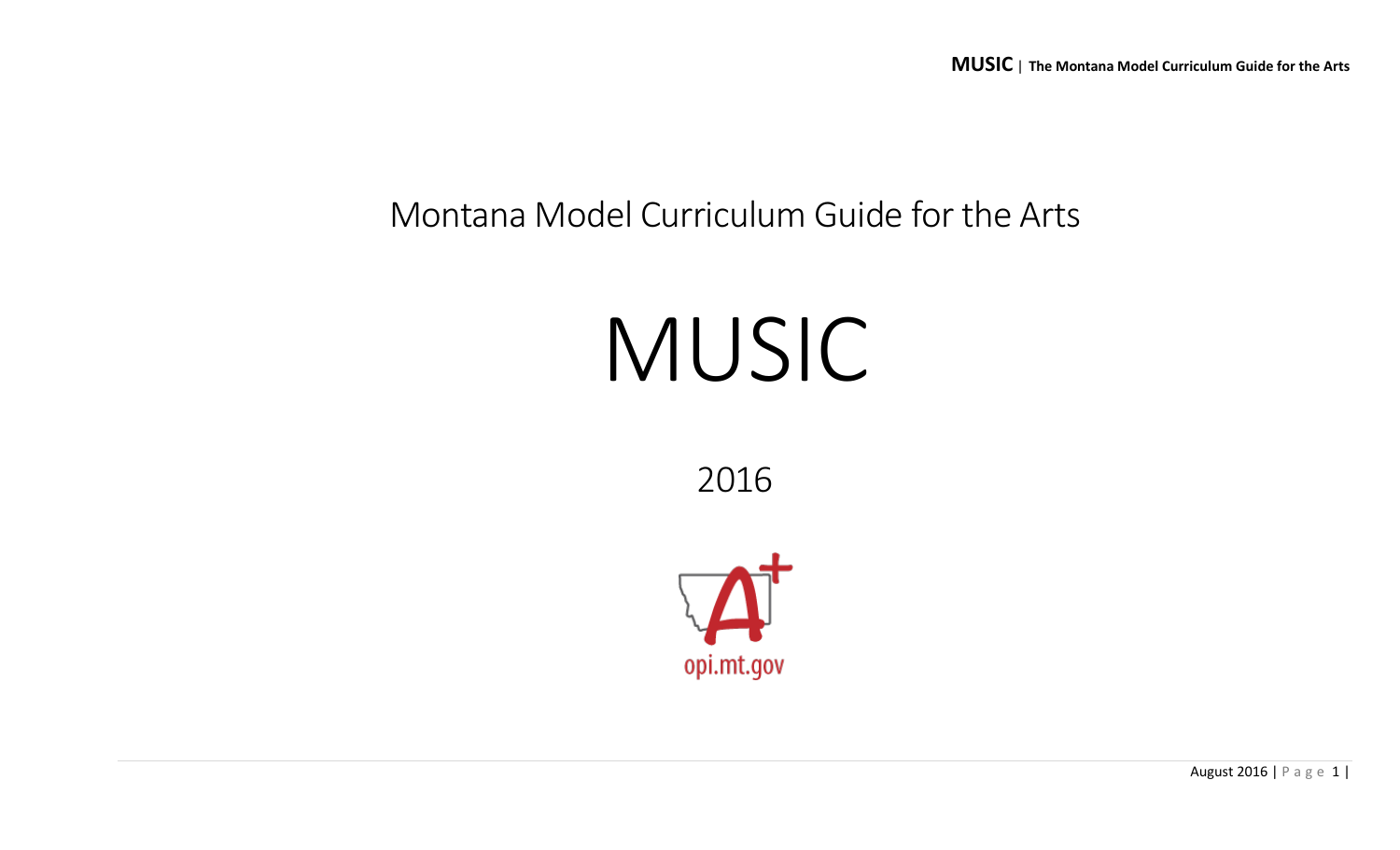## Contents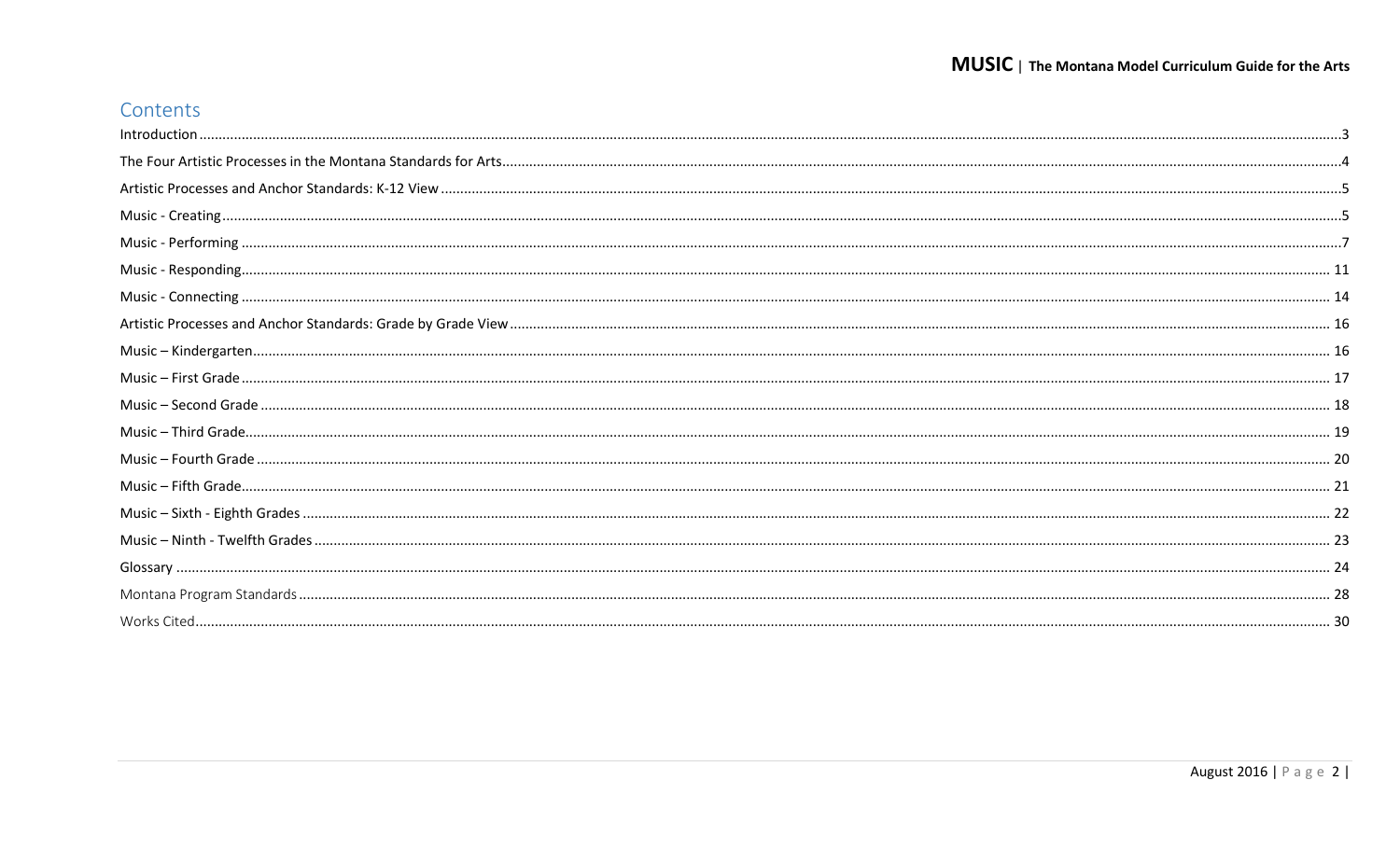#### <span id="page-2-0"></span>Introduction

This model curriculum guide outlines the Montana Arts Content Standards. These standards were adopted by the Montana Board of Public Education in July of 2016, with an effective date of July 1, 2017.

The Montana Arts Content Standards embrace the idea of **Artistic Literacy** – the ability of students to create art, perform and present art, respond or critique art, and connect art to their lives and the world around them. The arts are essential to a world-class education. Studying the arts helps to develop critical habits of mind—creativity, collaboration, communication and critical thinking that lead to college, career and civic readiness. These skills have been recognized as essential to lifelong success both in and out of school by a variety of education and civic leaders, including the National Association of State Boards of Education, the Education Commission of the States, and The Conference Board.

The revised Montana Standards for Arts in the ARM borrow their structure from the [2014 Voluntary National Core Arts Standards.](http://www.nationalartsstandards.org/) They contain substantive changes from the 2000 Montana Standards for Arts.

#### **Highlights of the changes**

- The standards move from general content standards across all artistic disciplines to five distinct artistic disciplines: visual arts, media arts, dance, theatre and music.
- The music standards reflect that music education in Montana encompasses different kinds of musical learning in elementary, middle, and high school.
- The five artistic disciplines now include media arts standards in order to support artistic literacy in the areas of film, animation, and digital art making. The media arts standards are designed to supplement any existing Career and Technical Education industry standards in the digital communications area.
- The standards are organized by grade level for grades K-5 and by grade band for grades 6-8 and 9-12.
- The standards integrate Montana's Indian Education for All, acknowledging the contribution of native tribes to Montana's rich artistic and cultural life.

This model curriculum guide provides resources and guidance to educators as they align their arts curriculum to these standards[. Click here](http://usny.nysed.gov/rttt/docs/guidingprinciples-arts.pdf) to access a document that provides guiding principles for the arts. Essential questions and enduring understandings will also provide guidance for overall curriculum design and instructional practices. [Click here](http://www.nationalartsstandards.org/sites/default/files/College%20Board%20Research%20-%20Arts%20and%20Common%20Core%20-%20final%20report1.pdf) to access a document that reviews the connections between the arts standards and the common core standards.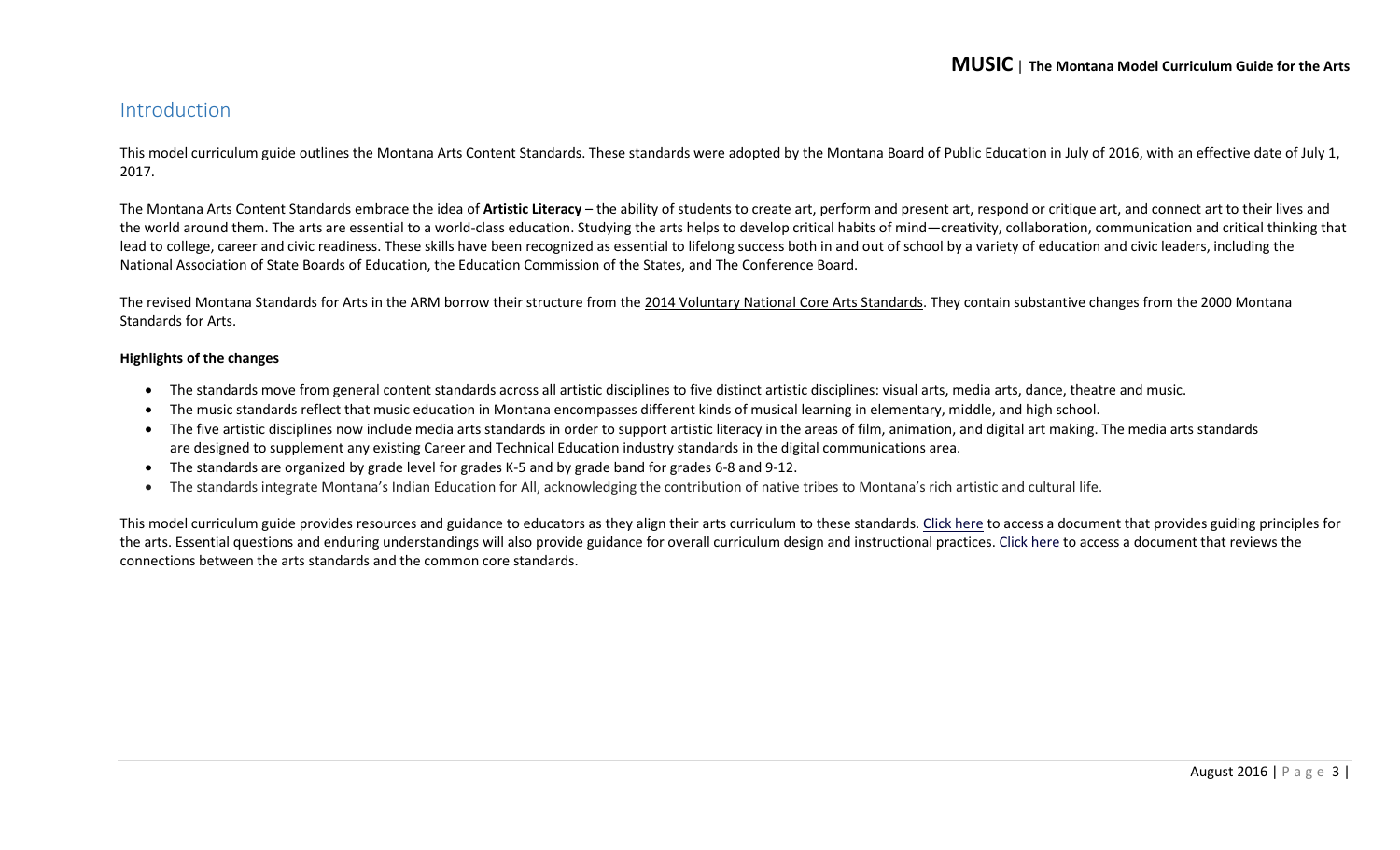#### <span id="page-3-0"></span>The Four Artistic Processes in the Montana Standards for Arts

| <b>Creating</b>                  | <b>Performing/Presenting/Producing</b>  | <b>Responding</b>                  | <b>Connecting</b>                    |
|----------------------------------|-----------------------------------------|------------------------------------|--------------------------------------|
| Conceiving and developing        | Realizing artistic ideas and work       | Understanding and evaluating       | Relating artistic ideas and work     |
| new artistic ideas and work      | through interpretation and              | how the arts convey meaning        | with personal meaning and            |
|                                  | presentation                            |                                    | external context                     |
| Anchor Standard #1. Generate and | Anchor Standard #4. Analyze, interpret, | Anchor Standard #7. Perceive and   | Anchor Standard #10. Synthesize      |
| conceptualize artistic ideas and | and select artistic work for            | analyze artistic work              | and relate knowledge and personal    |
| work                             | presentation                            |                                    | experiences to make art              |
| Anchor Standard #2. Organize and | Anchor Standard #5. Develop and         | Anchor Standard #8. Construct      | Anchor Standard #11. Relate artistic |
| develop artistic ideas and work  | refine artistic work for presentation   | meaningful interpretations of      | ideas and works with societal,       |
|                                  |                                         | artistic work                      | cultural and historical context to   |
| Anchor Standard #3. Refine and   | Anchor Standard #6. Convey meaning      | Anchor Standard #9. Apply criteria | deepen understanding, including      |
| complete artistic work           | through the presentation of artistic    | to evaluate artistic work          | artistic ideas and works by          |
|                                  | work                                    |                                    | <b>American Indians</b>              |

*Note: Performing is the term preferred for Music, Theatre and Dance. Presenting is preferred for Visual Arts. Producing is preferred for Media Arts.*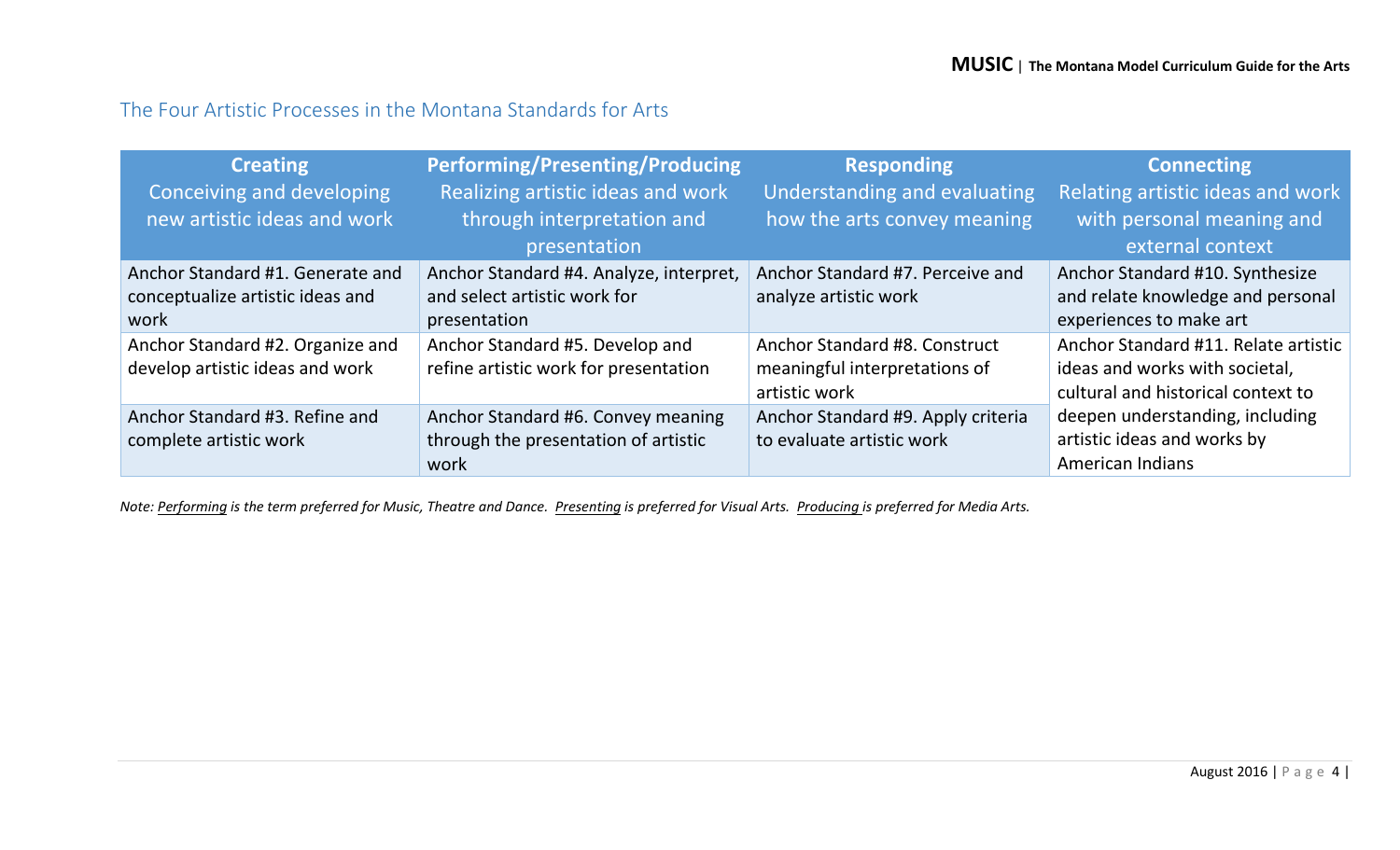## <span id="page-4-0"></span>Artistic Processes and Anchor Standards: K-12 View

<span id="page-4-1"></span>

| Music - Creating                              |                                          |                                                                                                                                       |                                                                        |                                                                                     |                                                                                       |                                                                                                |                                                                                                                           |                                                                                    |                                                                                                                                                                                                                                     |  |  |  |
|-----------------------------------------------|------------------------------------------|---------------------------------------------------------------------------------------------------------------------------------------|------------------------------------------------------------------------|-------------------------------------------------------------------------------------|---------------------------------------------------------------------------------------|------------------------------------------------------------------------------------------------|---------------------------------------------------------------------------------------------------------------------------|------------------------------------------------------------------------------------|-------------------------------------------------------------------------------------------------------------------------------------------------------------------------------------------------------------------------------------|--|--|--|
|                                               |                                          | Anchor Standard #1: Generate and Conceptualize Artistic Ideas and Work                                                                |                                                                        |                                                                                     |                                                                                       |                                                                                                |                                                                                                                           |                                                                                    |                                                                                                                                                                                                                                     |  |  |  |
|                                               |                                          | Enduring Understanding: : The creative ideas, concepts, and feelings that influence musicians' work emerge from a variety of sources. |                                                                        |                                                                                     |                                                                                       |                                                                                                |                                                                                                                           |                                                                                    |                                                                                                                                                                                                                                     |  |  |  |
| Kindergarten                                  | 1 <sup>st</sup>                          | 2 <sup>nd</sup>                                                                                                                       | 3 <sup>rd</sup>                                                        | $4^{\text{th}}$                                                                     | 5 <sup>th</sup>                                                                       | $6th-8th$                                                                                      | 9th-12th                                                                                                                  | <b>Discipline-Specific</b><br>Vocabulary                                           | <b>Resources</b>                                                                                                                                                                                                                    |  |  |  |
| explore and<br>experience<br>musical concepts | create musical<br>ideas for a<br>purpose | explore rhythmic<br>musical ideas for<br>a purpose                                                                                    | identify the<br>connection<br>between<br>rhythmic and<br>melodic ideas | explain the<br>connection<br>between<br>rhythmic,<br>melodic, and<br>harmonic ideas | improvise<br>rhythmic,<br>melodic, and<br>harmonic ideas<br>for a specific<br>purpose | generate<br>rhythmic,<br>melodic, and<br>harmonic<br>phrases and<br>harmonic<br>accompaniments | analyze<br>rhythmic,<br>melodic, and<br>harmonic<br>phrases and<br>harmonic<br>accompaniments<br>for expressive<br>intent | <b>National Core</b><br><b>Arts Standards</b><br>Glossary<br><b>Music Glossary</b> | Create your own<br>standards<br>handbook<br>Link to National<br>Core Arts<br><b>Standards</b><br>Link to OPI IEFA<br>Resources<br>Model<br>Assessments<br>The Arts and the<br><b>Common Core</b><br>$(2014) - The$<br>College Board |  |  |  |
|                                               |                                          | Essential Questions to consider as you align your curriculum to these standards: How do musicians generate creative ideas?            |                                                                        |                                                                                     |                                                                                       |                                                                                                |                                                                                                                           |                                                                                    |                                                                                                                                                                                                                                     |  |  |  |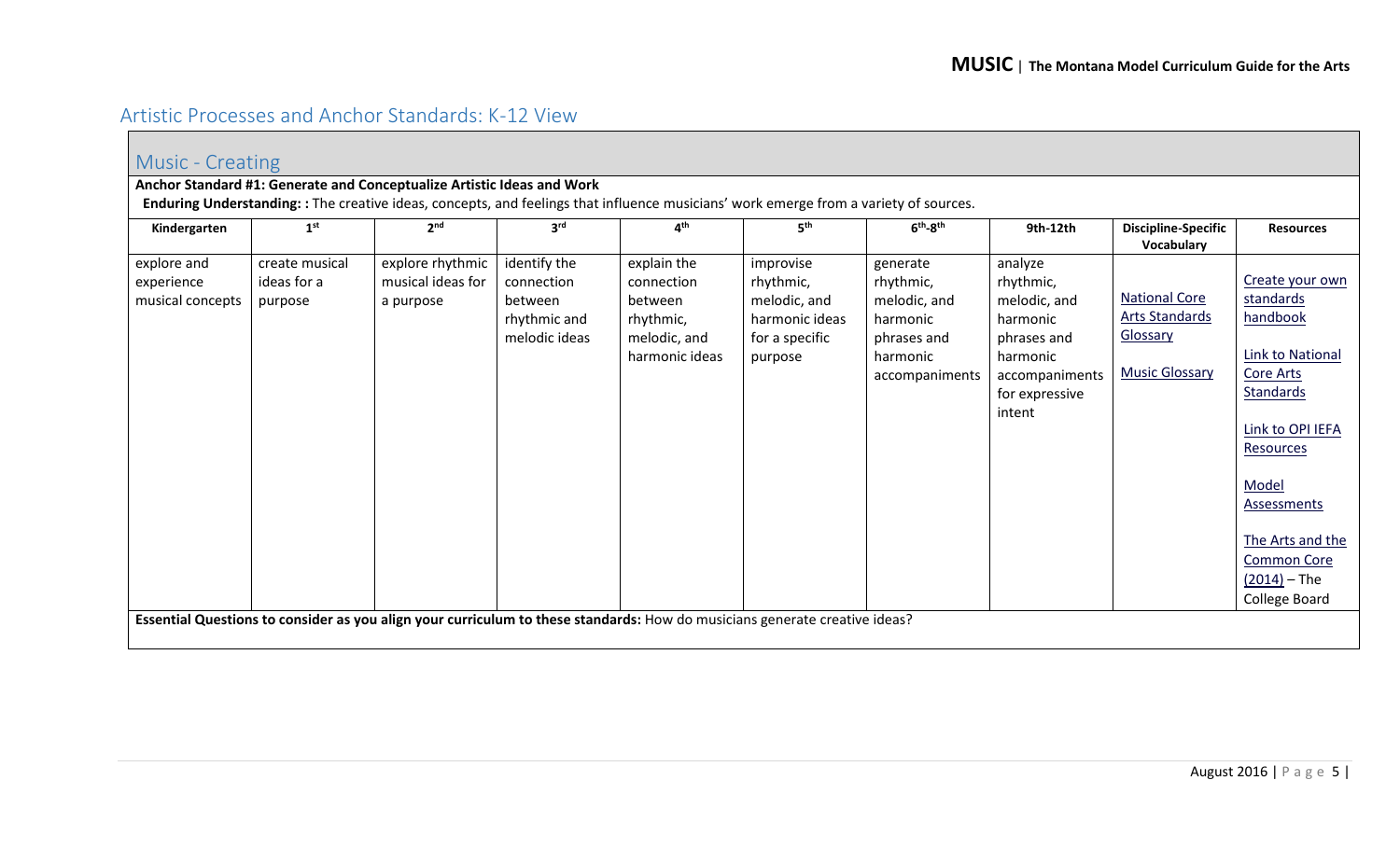|               | <b>Music - Creating</b>                                           |                   |                                                                                                                            |                  |                 |                |                   |                            |                    |  |  |
|---------------|-------------------------------------------------------------------|-------------------|----------------------------------------------------------------------------------------------------------------------------|------------------|-----------------|----------------|-------------------|----------------------------|--------------------|--|--|
|               | Anchor Standard #2: Organize and develop artistic ideas and work. |                   |                                                                                                                            |                  |                 |                |                   |                            |                    |  |  |
|               |                                                                   |                   | Enduring Understandings: Musicians' creative choices are influenced by their expertise, context, and expressive intent.    |                  |                 |                |                   |                            |                    |  |  |
| Kindergarten  | 1 <sup>st</sup>                                                   | 2 <sup>nd</sup>   | 3 <sup>rd</sup>                                                                                                            | 4 <sup>th</sup>  | 5 <sup>th</sup> | $6th-8th$      | 9th-12th          | <b>Discipline-Specific</b> | <b>Resources</b>   |  |  |
|               |                                                                   |                   |                                                                                                                            |                  |                 |                |                   | Vocabulary                 |                    |  |  |
| demonstrate a | identify                                                          | discuss the       | identify                                                                                                                   | organize musical | develop musical | select musical | assemble and      |                            |                    |  |  |
| musical idea  | expressive intent                                                 | expressive intent | expressive intent                                                                                                          | ideas for an     | ideas for an    | ideas for      | organize sounds   | <b>National Core</b>       | Create your own    |  |  |
|               | of musical ideas                                                  | of patterns and   | of selected                                                                                                                | express purpose  | express purpose | arrangements,  | or short musical  | <b>Arts Standards</b>      | standards          |  |  |
|               |                                                                   | ideas for music   | musical ideas                                                                                                              |                  |                 | songs, and     | ideas for express | Glossary                   | handbook           |  |  |
|               |                                                                   |                   |                                                                                                                            |                  |                 | compositions   | purposes          |                            |                    |  |  |
|               |                                                                   |                   |                                                                                                                            |                  |                 |                |                   | <b>Music Glossary</b>      | Link to National   |  |  |
|               |                                                                   |                   |                                                                                                                            |                  |                 |                |                   |                            | Core Arts          |  |  |
|               |                                                                   |                   |                                                                                                                            |                  |                 |                |                   |                            | <b>Standards</b>   |  |  |
|               |                                                                   |                   |                                                                                                                            |                  |                 |                |                   |                            |                    |  |  |
|               |                                                                   |                   |                                                                                                                            |                  |                 |                |                   |                            | Link to OPI IEFA   |  |  |
|               |                                                                   |                   |                                                                                                                            |                  |                 |                |                   |                            | Resources          |  |  |
|               |                                                                   |                   |                                                                                                                            |                  |                 |                |                   |                            |                    |  |  |
|               |                                                                   |                   |                                                                                                                            |                  |                 |                |                   |                            | Model              |  |  |
|               |                                                                   |                   |                                                                                                                            |                  |                 |                |                   |                            | Assessments        |  |  |
|               |                                                                   |                   |                                                                                                                            |                  |                 |                |                   |                            |                    |  |  |
|               |                                                                   |                   |                                                                                                                            |                  |                 |                |                   |                            | The Arts and the   |  |  |
|               |                                                                   |                   |                                                                                                                            |                  |                 |                |                   |                            | <b>Common Core</b> |  |  |
|               |                                                                   |                   |                                                                                                                            |                  |                 |                |                   |                            | $(2014)$ – The     |  |  |
|               |                                                                   |                   |                                                                                                                            |                  |                 |                |                   |                            | College Board      |  |  |
|               |                                                                   |                   |                                                                                                                            |                  |                 |                |                   |                            |                    |  |  |
|               |                                                                   |                   | Essential Questions to consider as you align your curriculum to these standards: How do musicians make creative decisions? |                  |                 |                |                   |                            |                    |  |  |
|               |                                                                   |                   |                                                                                                                            |                  |                 |                |                   |                            |                    |  |  |
|               |                                                                   |                   |                                                                                                                            |                  |                 |                |                   |                            |                    |  |  |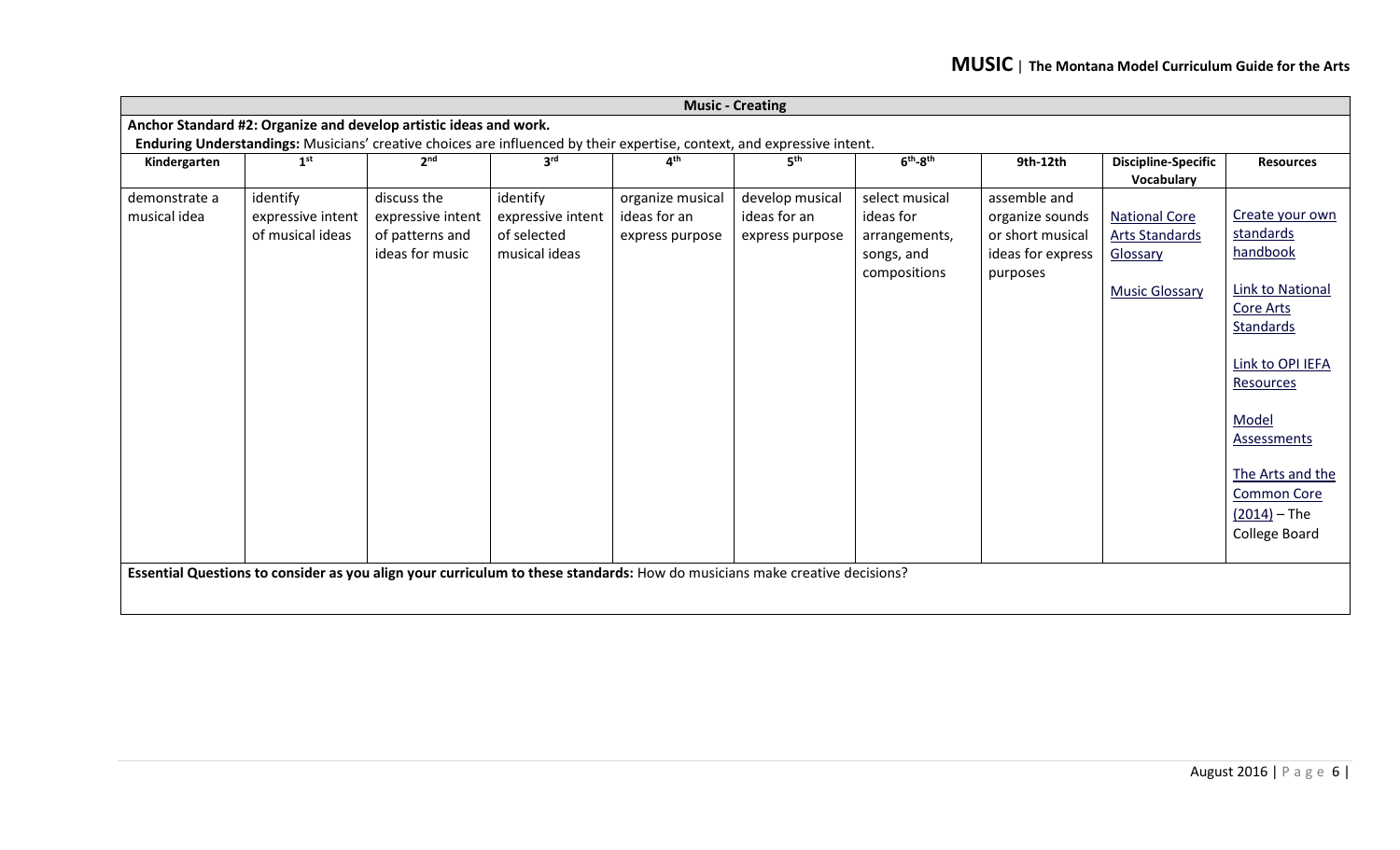<span id="page-6-0"></span>

| Music - Performing |                                                        |                 |                                                                                                                                                             |                    |                  |                  |                  |                                          |                         |  |  |  |
|--------------------|--------------------------------------------------------|-----------------|-------------------------------------------------------------------------------------------------------------------------------------------------------------|--------------------|------------------|------------------|------------------|------------------------------------------|-------------------------|--|--|--|
|                    | Anchor Standard #3: Refine and complete artistic work. |                 |                                                                                                                                                             |                    |                  |                  |                  |                                          |                         |  |  |  |
|                    |                                                        |                 | Enduring Understandings: Musicians evaluate, and refine their work through openness to new ideas, persistence, and the application of appropriate criteria. |                    |                  |                  |                  |                                          |                         |  |  |  |
| Kindergarten       | 1 <sup>st</sup>                                        | 2 <sub>nd</sub> | 3 <sup>rd</sup>                                                                                                                                             | 4 <sup>th</sup>    | 5 <sup>th</sup>  | $6th-8th$        | 9th-12th         | <b>Discipline-Specific</b><br>Vocabulary | <b>Resources</b>        |  |  |  |
| identify changes   | discuss changes                                        | interpret       | explain revisions                                                                                                                                           | identify revisions | describe         | evaluate         | analyze and      |                                          |                         |  |  |  |
| in musical ideas   | in musical ideas                                       | changes in      | to musical ideas                                                                                                                                            | for personal       | revisions to     | personal musical | revise the       | <b>National Core</b>                     | Create your own         |  |  |  |
|                    |                                                        | musical ideas   |                                                                                                                                                             | musical ideas      | personal musical | ideas            | technical and    | <b>Arts Standards</b>                    | standards               |  |  |  |
|                    |                                                        |                 |                                                                                                                                                             |                    | ideas            |                  | expressive       | Glossary                                 | handbook                |  |  |  |
|                    |                                                        |                 |                                                                                                                                                             |                    |                  |                  | aspects of       |                                          |                         |  |  |  |
|                    |                                                        |                 |                                                                                                                                                             |                    |                  |                  | personal musical | <b>Music Glossary</b>                    | <b>Link to National</b> |  |  |  |
|                    |                                                        |                 |                                                                                                                                                             |                    |                  |                  | ideas            |                                          | Core Arts               |  |  |  |
|                    |                                                        |                 |                                                                                                                                                             |                    |                  |                  |                  |                                          | Standards               |  |  |  |
|                    |                                                        |                 |                                                                                                                                                             |                    |                  |                  |                  |                                          |                         |  |  |  |
|                    |                                                        |                 |                                                                                                                                                             |                    |                  |                  |                  |                                          | Link to OPI IEFA        |  |  |  |
|                    |                                                        |                 |                                                                                                                                                             |                    |                  |                  |                  |                                          | Resources               |  |  |  |
|                    |                                                        |                 |                                                                                                                                                             |                    |                  |                  |                  |                                          | Model                   |  |  |  |
|                    |                                                        |                 |                                                                                                                                                             |                    |                  |                  |                  |                                          | Assessments             |  |  |  |
|                    |                                                        |                 |                                                                                                                                                             |                    |                  |                  |                  |                                          |                         |  |  |  |
|                    |                                                        |                 |                                                                                                                                                             |                    |                  |                  |                  |                                          | The Arts and the        |  |  |  |
|                    |                                                        |                 |                                                                                                                                                             |                    |                  |                  |                  |                                          | <b>Common Core</b>      |  |  |  |
|                    |                                                        |                 |                                                                                                                                                             |                    |                  |                  |                  |                                          | $(2014)$ – The          |  |  |  |
|                    |                                                        |                 |                                                                                                                                                             |                    |                  |                  |                  |                                          | College Board           |  |  |  |
|                    |                                                        |                 | Essential Questions to consider as you align your curriculum to these standards: How do musicians improve the quality of their creative work?               |                    |                  |                  |                  |                                          |                         |  |  |  |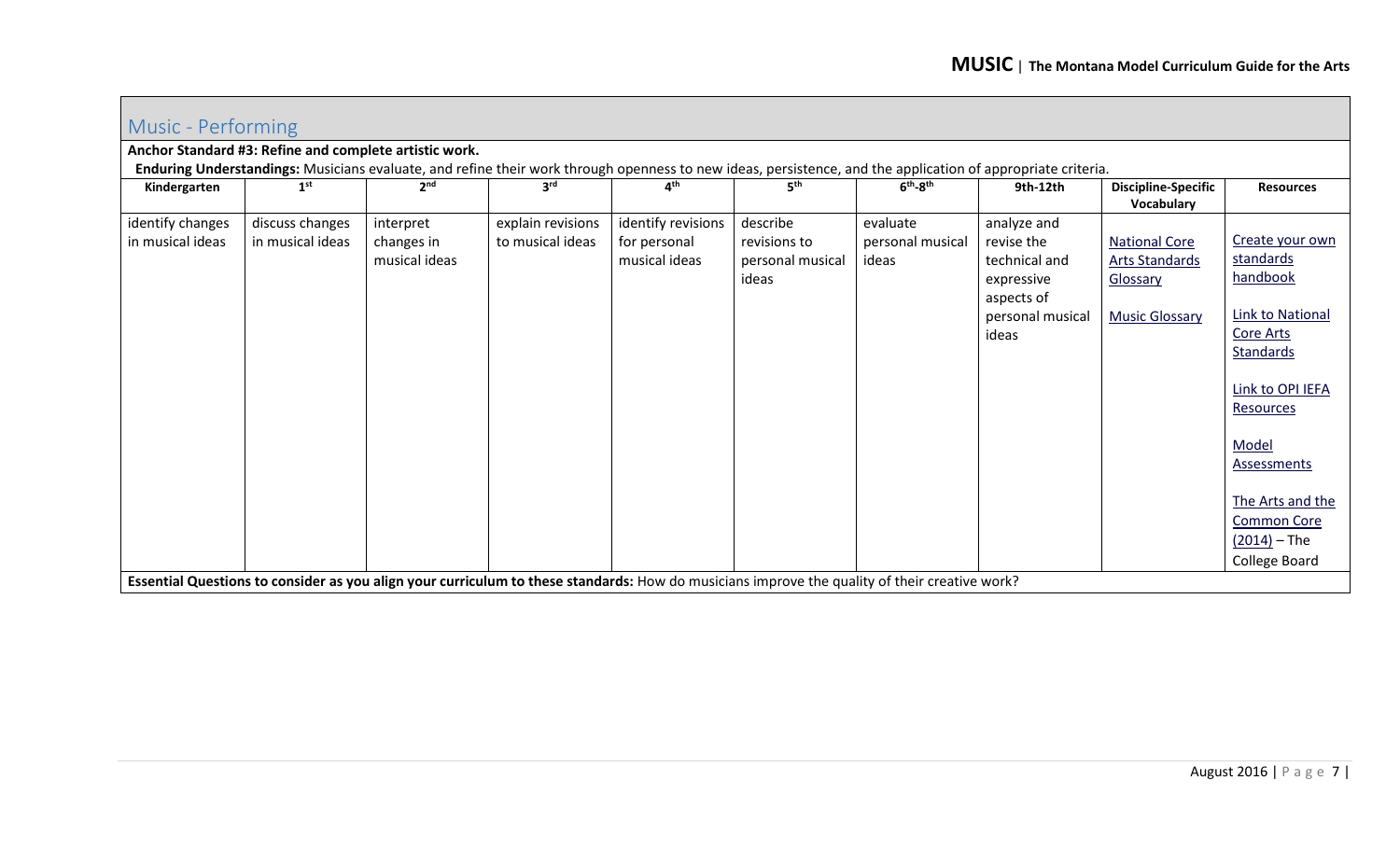|              | <b>Music - Performing</b> |                                                                                                                                                                                           |                 |                 |                 |                 |                 |                                          |                         |  |  |
|--------------|---------------------------|-------------------------------------------------------------------------------------------------------------------------------------------------------------------------------------------|-----------------|-----------------|-----------------|-----------------|-----------------|------------------------------------------|-------------------------|--|--|
|              |                           | Anchor Standard #4: Select, analyze, and interpret artistic work for presentation.                                                                                                        |                 |                 |                 |                 |                 |                                          |                         |  |  |
|              |                           | Enduring Understandings: Performers' interest in and knowledge of musical works, understanding of their own technical skill, and the context for a performance influence the selection of |                 |                 |                 |                 |                 |                                          |                         |  |  |
| repertoire.  |                           |                                                                                                                                                                                           |                 |                 |                 |                 |                 |                                          |                         |  |  |
| Kindergarten | 1 <sup>st</sup>           | 2 <sup>nd</sup>                                                                                                                                                                           | 3 <sup>rd</sup> | 4 <sup>th</sup> | 5 <sup>th</sup> | $6th-8th$       | 9th-12th        | <b>Discipline-Specific</b><br>Vocabulary | <b>Resources</b>        |  |  |
| identify     | describe the              | identify                                                                                                                                                                                  | discuss how     | identify the    | compare the     | evaluate the    | analyze how the |                                          |                         |  |  |
| expressive   | purpose of a              | expressive                                                                                                                                                                                | intent is       | structure and   | structure and   | structure of    | elements of a   | <b>National Core</b>                     | Create your own         |  |  |
| qualities in | variety of                | qualities and the                                                                                                                                                                         | conveyed        | elements in     | elements of     | contrasting     | musical         | <b>Arts Standards</b>                    | standards               |  |  |
| musical      | musical                   | purpose of                                                                                                                                                                                | through         | music selected  | music in works  | pieces of music | performance     | Glossary                                 | handbook                |  |  |
| selections   | selections                | musical                                                                                                                                                                                   | expressive      | for performance | selected for    | selected for    | relate to style |                                          |                         |  |  |
|              |                           | selections                                                                                                                                                                                | qualities       |                 | performance     | performance     | and mood        | <b>Music Glossary</b>                    | <b>Link to National</b> |  |  |
|              |                           |                                                                                                                                                                                           |                 |                 |                 |                 |                 |                                          | <b>Core Arts</b>        |  |  |
|              |                           |                                                                                                                                                                                           |                 |                 |                 |                 |                 |                                          | Standards               |  |  |
|              |                           |                                                                                                                                                                                           |                 |                 |                 |                 |                 |                                          | Link to OPI IEFA        |  |  |
|              |                           |                                                                                                                                                                                           |                 |                 |                 |                 |                 |                                          | Resources               |  |  |
|              |                           |                                                                                                                                                                                           |                 |                 |                 |                 |                 |                                          | Model                   |  |  |
|              |                           |                                                                                                                                                                                           |                 |                 |                 |                 |                 |                                          | <b>Assessments</b>      |  |  |
|              |                           |                                                                                                                                                                                           |                 |                 |                 |                 |                 |                                          | The Arts and the        |  |  |
|              |                           |                                                                                                                                                                                           |                 |                 |                 |                 |                 |                                          | <b>Common Core</b>      |  |  |
|              |                           |                                                                                                                                                                                           |                 |                 |                 |                 |                 |                                          | $(2014)$ – The          |  |  |
|              |                           |                                                                                                                                                                                           |                 |                 |                 |                 |                 |                                          | College Board           |  |  |
|              |                           |                                                                                                                                                                                           |                 |                 |                 |                 |                 |                                          |                         |  |  |
|              |                           | Essential Questions to consider as you align your curriculum to these standards: How do performers select repertoire?                                                                     |                 |                 |                 |                 |                 |                                          |                         |  |  |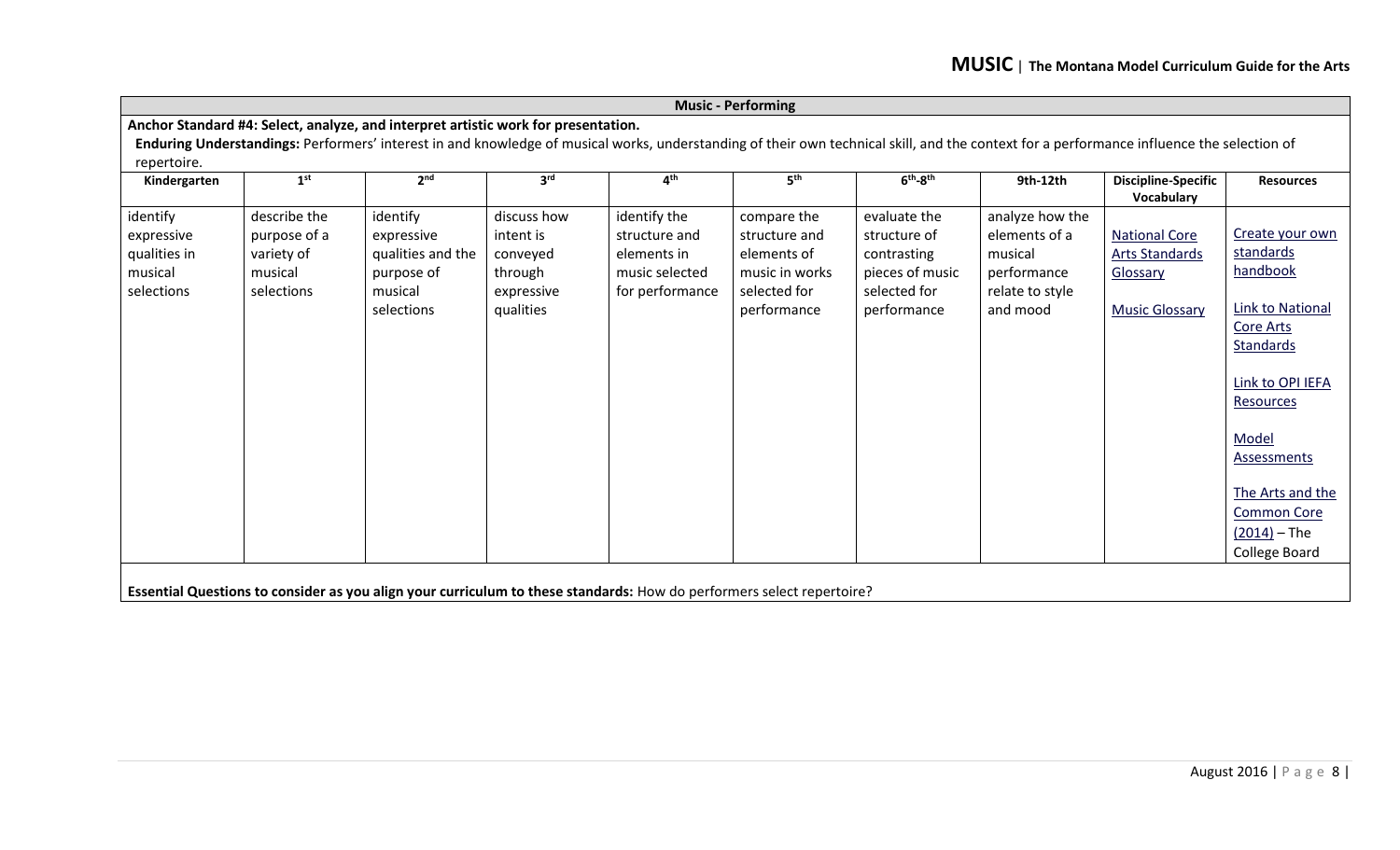| <b>Music - Performing</b>            |                 |                                                                                                                                                                                  |                  |                   |                   |                   |                   |                                          |                         |  |
|--------------------------------------|-----------------|----------------------------------------------------------------------------------------------------------------------------------------------------------------------------------|------------------|-------------------|-------------------|-------------------|-------------------|------------------------------------------|-------------------------|--|
|                                      |                 | Anchor Standard #5: Develop and refine artistic techniques and work for presentation.                                                                                            |                  |                   |                   |                   |                   |                                          |                         |  |
|                                      |                 | Enduring Understandings: To express their musical ideas, musicians analyze, evaluate, and refine their performance over time through openness to new ideas, persistence, and the |                  |                   |                   |                   |                   |                                          |                         |  |
| application of appropriate criteria. |                 |                                                                                                                                                                                  |                  |                   |                   |                   |                   |                                          |                         |  |
| Kindergarten                         | 1 <sup>st</sup> | 2 <sup>nd</sup>                                                                                                                                                                  | 3 <sup>rd</sup>  | 4 <sup>th</sup>   | 5 <sup>th</sup>   | $6th-8th$         | 9th-12th          | <b>Discipline-Specific</b><br>Vocabulary | <b>Resources</b>        |  |
| rehearse to                          | rehearse to     | evaluate the                                                                                                                                                                     | evaluate the     | evaluate          | evaluate the      | rehearse and      | analyze ways a    |                                          |                         |  |
| improve                              | revise musical  | expressiveness of                                                                                                                                                                | effectiveness of | accuracy and      | accuracy,         | determine when    | performance       | <b>National Core</b>                     | Create your own         |  |
| performances                         | performances    | musical                                                                                                                                                                          | musical          | expressiveness of | effectiveness,    | music is ready to | conveys the       | <b>Arts Standards</b>                    | standards               |  |
|                                      |                 | performances                                                                                                                                                                     | performances     | musical           | and               | perform           | elements of       | Glossary                                 | handbook                |  |
|                                      |                 |                                                                                                                                                                                  |                  | performances      | expressiveness of |                   | music, style, and |                                          |                         |  |
|                                      |                 |                                                                                                                                                                                  |                  |                   | musical           |                   | mood              | <b>Music Glossary</b>                    | <b>Link to National</b> |  |
|                                      |                 |                                                                                                                                                                                  |                  |                   | performances      |                   |                   |                                          | Core Arts               |  |
|                                      |                 |                                                                                                                                                                                  |                  |                   |                   |                   |                   |                                          | Standards               |  |
|                                      |                 |                                                                                                                                                                                  |                  |                   |                   |                   |                   |                                          |                         |  |
|                                      |                 |                                                                                                                                                                                  |                  |                   |                   |                   |                   |                                          | Link to OPI IEFA        |  |
|                                      |                 |                                                                                                                                                                                  |                  |                   |                   |                   |                   |                                          | Resources               |  |
|                                      |                 |                                                                                                                                                                                  |                  |                   |                   |                   |                   |                                          |                         |  |
|                                      |                 |                                                                                                                                                                                  |                  |                   |                   |                   |                   |                                          | Model                   |  |
|                                      |                 |                                                                                                                                                                                  |                  |                   |                   |                   |                   |                                          | <b>Assessments</b>      |  |
|                                      |                 |                                                                                                                                                                                  |                  |                   |                   |                   |                   |                                          |                         |  |
|                                      |                 |                                                                                                                                                                                  |                  |                   |                   |                   |                   |                                          | The Arts and the        |  |
|                                      |                 |                                                                                                                                                                                  |                  |                   |                   |                   |                   |                                          | <b>Common Core</b>      |  |
|                                      |                 |                                                                                                                                                                                  |                  |                   |                   |                   |                   |                                          | $(2014)$ – The          |  |
|                                      |                 |                                                                                                                                                                                  |                  |                   |                   |                   |                   |                                          | College Board           |  |
|                                      |                 |                                                                                                                                                                                  |                  |                   |                   |                   |                   |                                          |                         |  |
|                                      |                 | Essential Questions to consider as you align your curriculum to these standards: How do musicians improve the quality of their performance?                                      |                  |                   |                   |                   |                   |                                          |                         |  |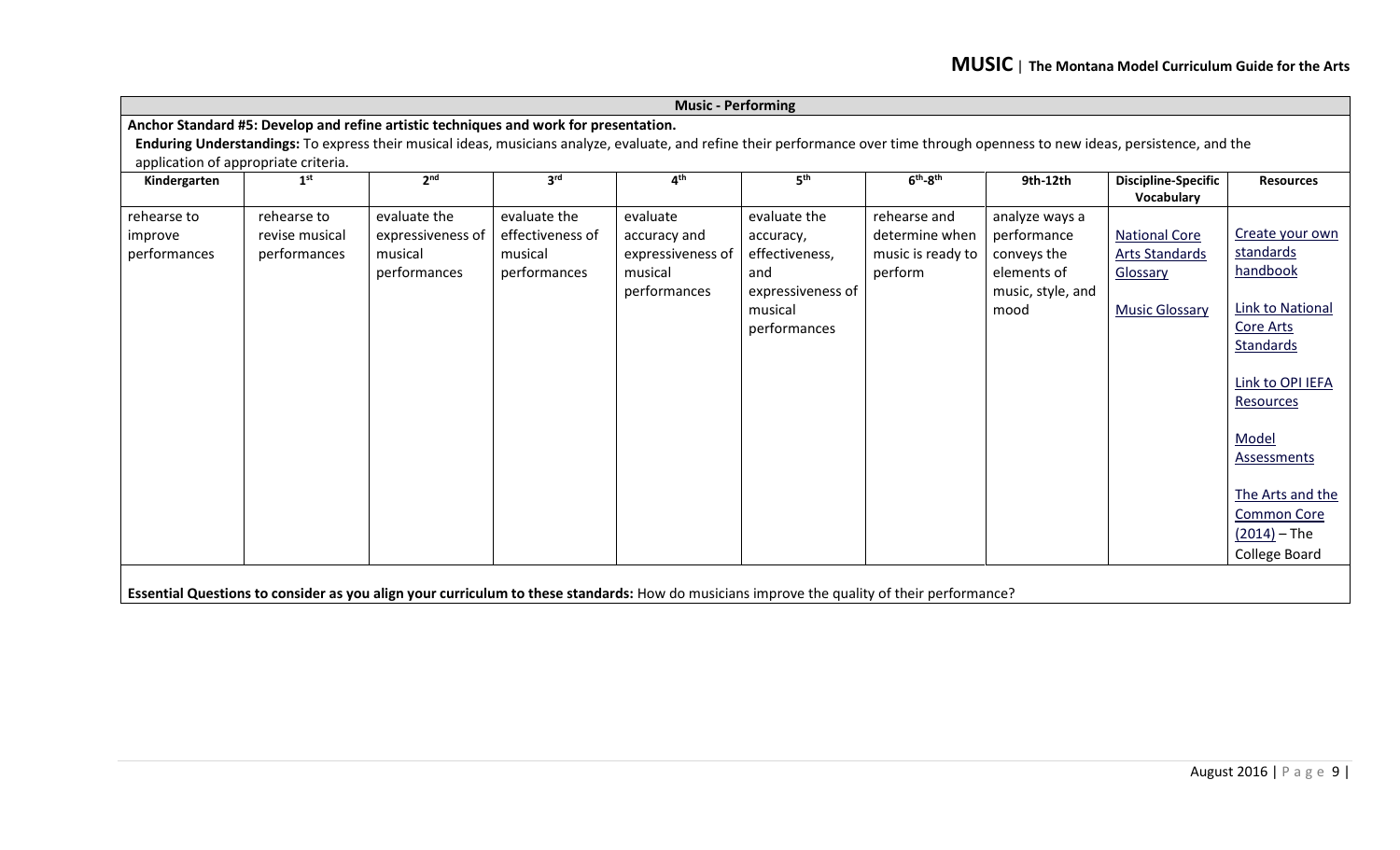|                 | <b>Music - Performing</b>              |                                                                               |                 |                  |                                                                                                                    |                      |                                                                                                                                                                                        |                                          |                    |  |  |
|-----------------|----------------------------------------|-------------------------------------------------------------------------------|-----------------|------------------|--------------------------------------------------------------------------------------------------------------------|----------------------|----------------------------------------------------------------------------------------------------------------------------------------------------------------------------------------|------------------------------------------|--------------------|--|--|
|                 |                                        | Anchor Standard #6: Convey meaning through the presentation of artistic work. |                 |                  |                                                                                                                    |                      |                                                                                                                                                                                        |                                          |                    |  |  |
|                 |                                        |                                                                               |                 |                  | Enduring Understandings: Musicians judge performance based on criteria that vary across time, place, and cultures. |                      |                                                                                                                                                                                        |                                          |                    |  |  |
| Kindergarten    | 1 <sup>st</sup>                        | 2 <sub>nd</sub>                                                               | <b>ard</b>      | ⊿ <sup>th</sup>  | 5 <sup>th</sup>                                                                                                    | $6th-8th$            | 9th-12th                                                                                                                                                                               | <b>Discipline-Specific</b><br>Vocabulary | <b>Resources</b>   |  |  |
| perform music   | perform music                          | perform music                                                                 | perform music   | perform music    | perform music                                                                                                      | perform music        | analyze musical                                                                                                                                                                        |                                          |                    |  |  |
| with expression | for a purpose                          | with expression                                                               | for a purpose   | with expression, | with expression,                                                                                                   | with technical       | performances to                                                                                                                                                                        | <b>National Core</b>                     | Create your own    |  |  |
|                 |                                        | and technical                                                                 | with expression | technical        | technical                                                                                                          | accuracy,            | explain how the                                                                                                                                                                        | <b>Arts Standards</b>                    | standards          |  |  |
|                 |                                        | accuracy                                                                      | and technical   | accuracy, and    | accuracy, and                                                                                                      | expression, and      | elements of                                                                                                                                                                            | Glossary                                 | handbook           |  |  |
|                 |                                        |                                                                               | accuracy        | interpretation   | interpretation                                                                                                     | culturally           | music are used to                                                                                                                                                                      |                                          |                    |  |  |
|                 |                                        |                                                                               |                 |                  | that conveys the                                                                                                   | respectful           | convey intent                                                                                                                                                                          | <b>Music Glossary</b>                    | Link to National   |  |  |
|                 |                                        |                                                                               |                 |                  | composer's                                                                                                         | practices to         |                                                                                                                                                                                        |                                          | Core Arts          |  |  |
|                 |                                        |                                                                               |                 |                  | intent                                                                                                             | convey the           |                                                                                                                                                                                        |                                          | Standards          |  |  |
|                 |                                        |                                                                               |                 |                  |                                                                                                                    | composer's<br>intent |                                                                                                                                                                                        |                                          | Link to OPI IEFA   |  |  |
|                 |                                        |                                                                               |                 |                  |                                                                                                                    |                      |                                                                                                                                                                                        |                                          | Resources          |  |  |
|                 |                                        |                                                                               |                 |                  |                                                                                                                    |                      |                                                                                                                                                                                        |                                          |                    |  |  |
|                 |                                        |                                                                               |                 |                  |                                                                                                                    |                      |                                                                                                                                                                                        |                                          | Model              |  |  |
|                 |                                        |                                                                               |                 |                  |                                                                                                                    |                      |                                                                                                                                                                                        |                                          | <b>Assessments</b> |  |  |
|                 |                                        |                                                                               |                 |                  |                                                                                                                    |                      |                                                                                                                                                                                        |                                          |                    |  |  |
|                 |                                        |                                                                               |                 |                  |                                                                                                                    |                      |                                                                                                                                                                                        |                                          | The Arts and the   |  |  |
|                 |                                        |                                                                               |                 |                  |                                                                                                                    |                      |                                                                                                                                                                                        |                                          | <b>Common Core</b> |  |  |
|                 |                                        |                                                                               |                 |                  |                                                                                                                    |                      |                                                                                                                                                                                        |                                          | $(2014)$ – The     |  |  |
|                 |                                        |                                                                               |                 |                  |                                                                                                                    |                      |                                                                                                                                                                                        |                                          | College Board      |  |  |
|                 |                                        |                                                                               |                 |                  |                                                                                                                    |                      | Essential Questions to consider as you align your curriculum to these standards: When is a performance judged ready to present? How do context and the manner in which musical work is |                                          |                    |  |  |
|                 | presented influence audience response? |                                                                               |                 |                  |                                                                                                                    |                      |                                                                                                                                                                                        |                                          |                    |  |  |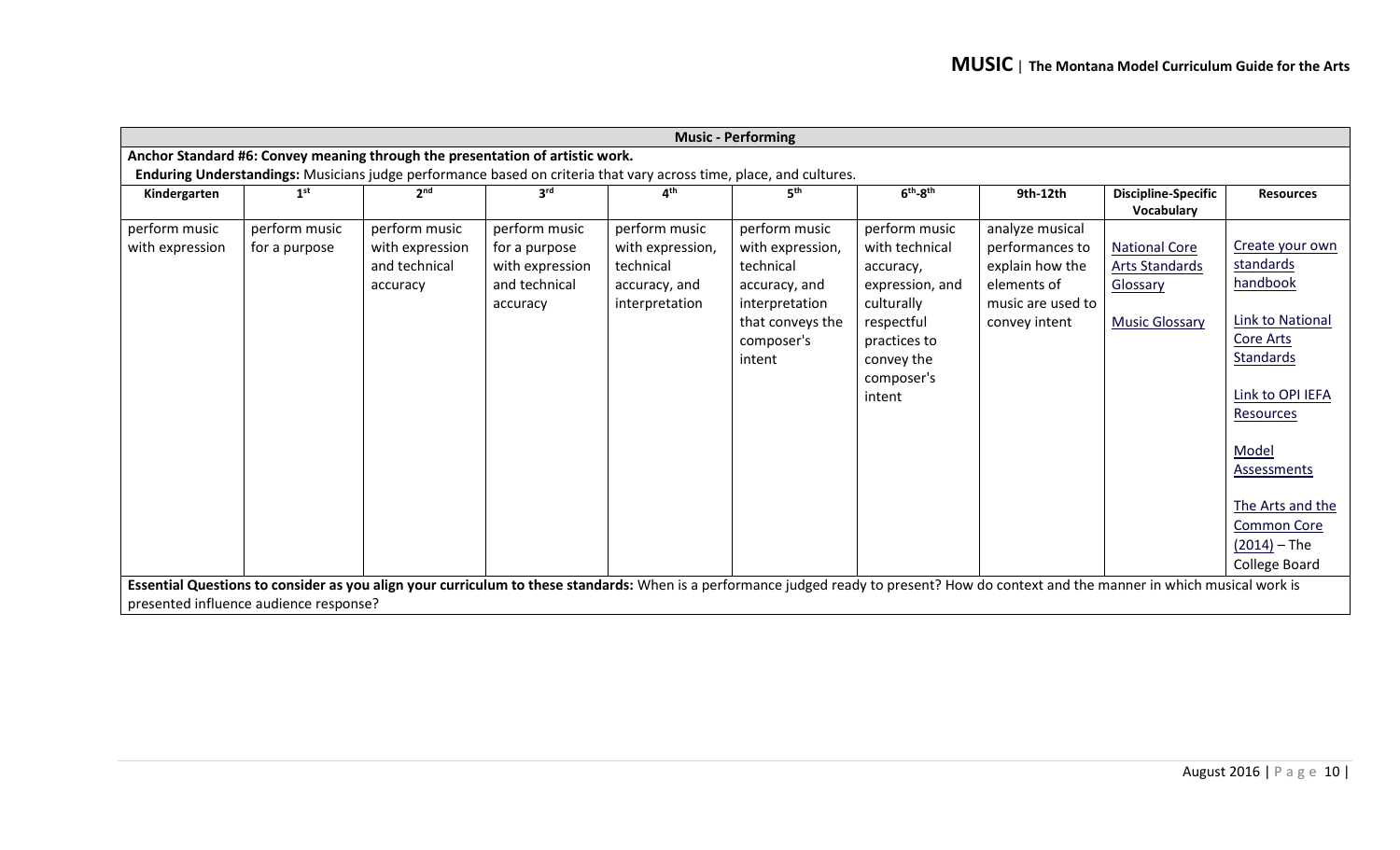<span id="page-10-0"></span>

| Music - Responding |                                                                                                                                 |                 |                 |                          |                 |                                                                                                                                               |                   |                                          |                                             |  |  |
|--------------------|---------------------------------------------------------------------------------------------------------------------------------|-----------------|-----------------|--------------------------|-----------------|-----------------------------------------------------------------------------------------------------------------------------------------------|-------------------|------------------------------------------|---------------------------------------------|--|--|
|                    | Anchor Standard #7: Perceive and analyze artistic work.                                                                         |                 |                 |                          |                 |                                                                                                                                               |                   |                                          |                                             |  |  |
|                    |                                                                                                                                 |                 |                 |                          |                 | Enduring Understandings: Individuals' selection of musical works is influenced by their interests, experiences, understandings, and purposes. |                   |                                          |                                             |  |  |
| Kindergarten       | 1 <sup>st</sup>                                                                                                                 | 2 <sub>nd</sub> | 3 <sup>rd</sup> | $\mathbf{A}^{\text{th}}$ | 5 <sup>th</sup> | $6th-8th$                                                                                                                                     | 9th-12th          | <b>Discipline-Specific</b><br>Vocabulary | <b>Resources</b>                            |  |  |
| discuss            | identify                                                                                                                        | explain         | evaluate        | explain                  | cite evidence   | compare                                                                                                                                       | analyze           |                                          |                                             |  |  |
| preferences in     | influences in                                                                                                                   | responses to    | responses to    | connections to           | that connects   | connections                                                                                                                                   | elements of       | <b>National Core</b>                     | Create your own                             |  |  |
| musical            | making musical                                                                                                                  | musical         | musical         | responses,               | musical         | between musical                                                                                                                               | music in selected | <b>Arts Standards</b>                    | standards                                   |  |  |
| selections         | selections                                                                                                                      | selections      | selections      | musical                  | selections to   | selections for a                                                                                                                              | works for         | Glossary                                 | handbook                                    |  |  |
|                    |                                                                                                                                 |                 |                 | structure, and           | specific        | specific purpose                                                                                                                              | specific          |                                          |                                             |  |  |
|                    |                                                                                                                                 |                 |                 | elements                 | experiences     |                                                                                                                                               | responses         | <b>Music Glossary</b>                    | <b>Link to National</b><br><b>Core Arts</b> |  |  |
|                    |                                                                                                                                 |                 |                 |                          |                 |                                                                                                                                               |                   |                                          | Standards                                   |  |  |
|                    |                                                                                                                                 |                 |                 |                          |                 |                                                                                                                                               |                   |                                          |                                             |  |  |
|                    |                                                                                                                                 |                 |                 |                          |                 |                                                                                                                                               |                   |                                          | Link to OPI IEFA                            |  |  |
|                    |                                                                                                                                 |                 |                 |                          |                 |                                                                                                                                               |                   |                                          | Resources                                   |  |  |
|                    |                                                                                                                                 |                 |                 |                          |                 |                                                                                                                                               |                   |                                          | Model                                       |  |  |
|                    |                                                                                                                                 |                 |                 |                          |                 |                                                                                                                                               |                   |                                          | Assessments                                 |  |  |
|                    |                                                                                                                                 |                 |                 |                          |                 |                                                                                                                                               |                   |                                          |                                             |  |  |
|                    |                                                                                                                                 |                 |                 |                          |                 |                                                                                                                                               |                   |                                          | The Arts and the                            |  |  |
|                    |                                                                                                                                 |                 |                 |                          |                 |                                                                                                                                               |                   |                                          | <b>Common Core</b>                          |  |  |
|                    |                                                                                                                                 |                 |                 |                          |                 |                                                                                                                                               |                   |                                          | $(2014)$ – The                              |  |  |
|                    |                                                                                                                                 |                 |                 |                          |                 |                                                                                                                                               |                   |                                          | College Board                               |  |  |
|                    | Essential Questions to consider as you align your curriculum to these standards: How do individuals choose music to experience? |                 |                 |                          |                 |                                                                                                                                               |                   |                                          |                                             |  |  |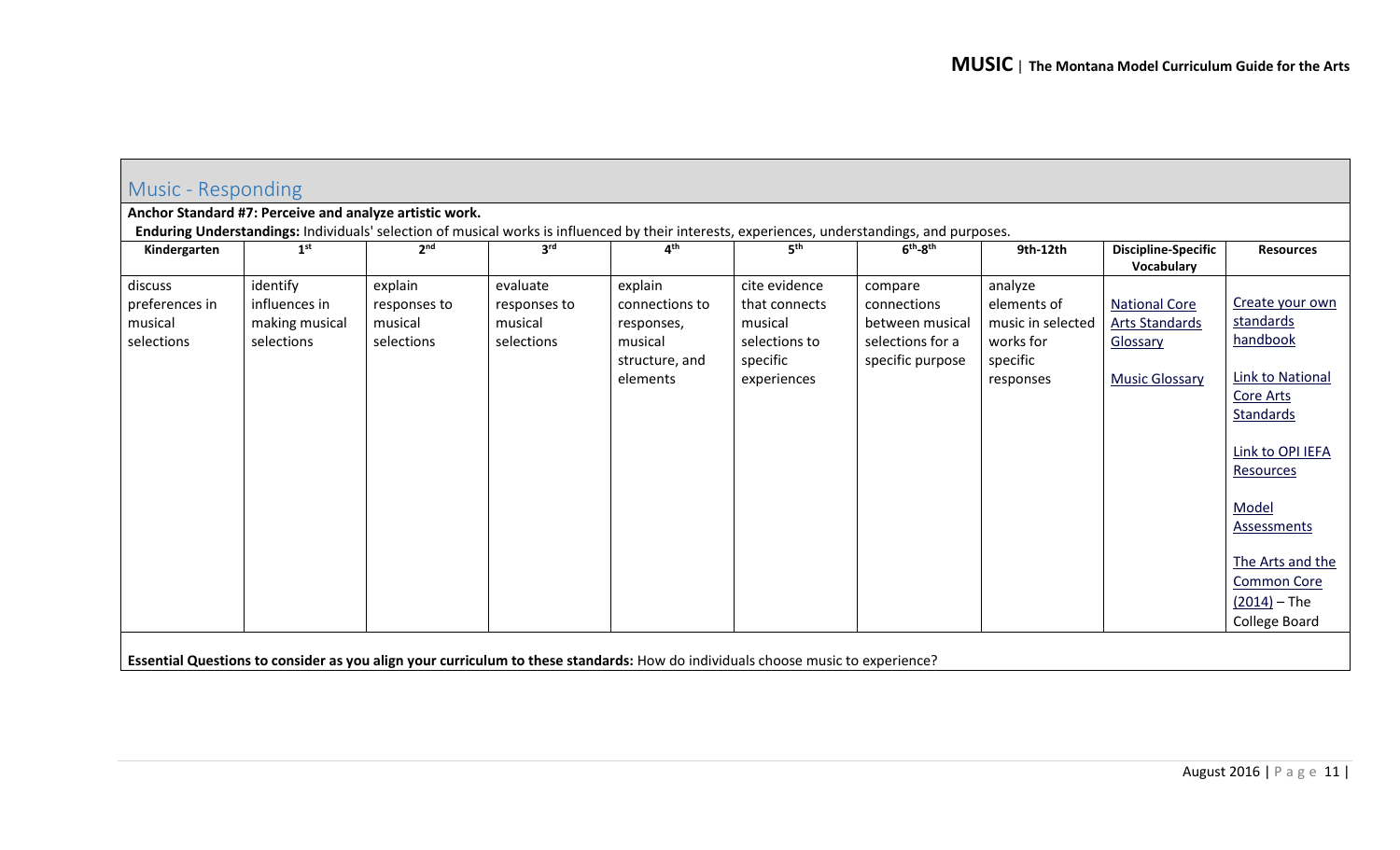| <b>Music - Responding</b>                      |                                                                                                                                                                                                                                |                                                                   |                                                                         |                                                                              |                                                                                                                                                             |                                                                                                                          |                                                                                                 |                                                                                    |                                                                                                                                                                                                                                     |  |  |
|------------------------------------------------|--------------------------------------------------------------------------------------------------------------------------------------------------------------------------------------------------------------------------------|-------------------------------------------------------------------|-------------------------------------------------------------------------|------------------------------------------------------------------------------|-------------------------------------------------------------------------------------------------------------------------------------------------------------|--------------------------------------------------------------------------------------------------------------------------|-------------------------------------------------------------------------------------------------|------------------------------------------------------------------------------------|-------------------------------------------------------------------------------------------------------------------------------------------------------------------------------------------------------------------------------------|--|--|
|                                                | Anchor Standard #8: Construct meaningful interpretations of artistic work.<br>Enduring Understanding: Through their use of elements and structures of music, creators and performers provide clues to their expressive intent. |                                                                   |                                                                         |                                                                              |                                                                                                                                                             |                                                                                                                          |                                                                                                 |                                                                                    |                                                                                                                                                                                                                                     |  |  |
| Kindergarten                                   | 1 <sup>st</sup>                                                                                                                                                                                                                |                                                                   | 3 <sup>rd</sup>                                                         | 4 <sup>th</sup>                                                              | 5 <sup>th</sup>                                                                                                                                             | $6th - 8th$                                                                                                              | 9th-12th                                                                                        | <b>Discipline-Specific</b><br><b>Vocabulary</b>                                    | <b>Resources</b>                                                                                                                                                                                                                    |  |  |
| discuss<br>expressive<br>qualities of<br>music | identify<br>expressive<br>qualities of<br>music                                                                                                                                                                                | explain how<br>expressive<br>qualities support<br>intent in music | describe how<br>expressive<br>qualities<br>determine intent<br>in music | explain how<br>expressive<br>qualities help<br>performers<br>interpret music | describe how<br>performers<br>interpret<br>expressive intent<br>in music                                                                                    | compare how<br>composers and<br>performers<br>interpret<br>expressive<br>qualities of music<br>to create<br>performances | analyze<br>composers' and<br>performers'<br>expressive intent<br>in interpretations<br>of music | <b>National Core</b><br><b>Arts Standards</b><br>Glossary<br><b>Music Glossary</b> | Create your own<br>standards<br>handbook<br>Link to National<br>Core Arts<br><b>Standards</b><br>Link to OPI IEFA<br>Resources<br>Model<br>Assessments<br>The Arts and the<br><b>Common Core</b><br>$(2014)$ – The<br>College Board |  |  |
|                                                |                                                                                                                                                                                                                                |                                                                   |                                                                         |                                                                              | Essential Questions to consider as you align your curriculum to these standards: How do we discern the musical creators' and performers' expressive intent? |                                                                                                                          |                                                                                                 |                                                                                    |                                                                                                                                                                                                                                     |  |  |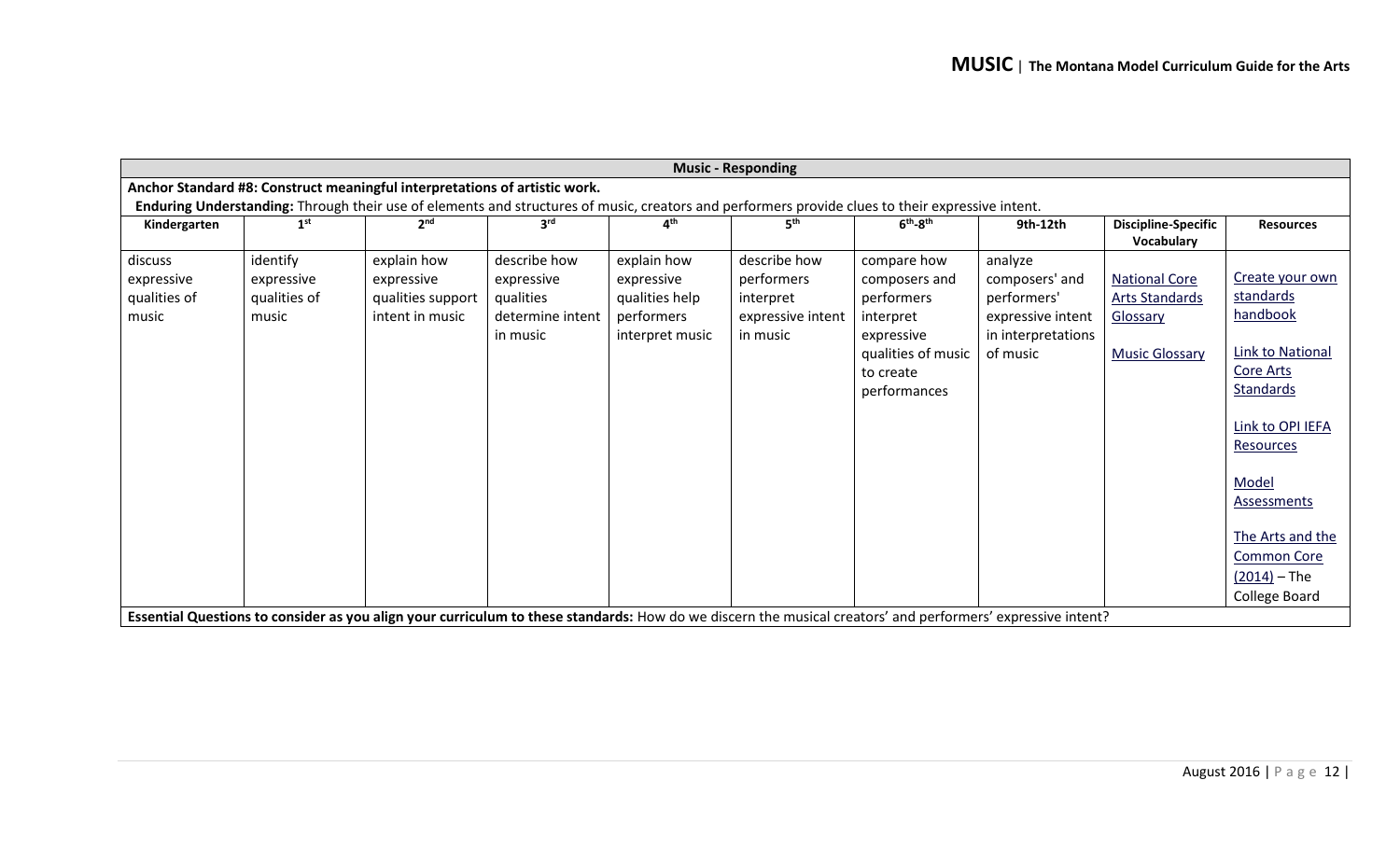|                  | <b>Music - Responding</b>                                     |                  |                   |                                                                                                                                                          |                 |                  |                    |                                          |                               |  |  |
|------------------|---------------------------------------------------------------|------------------|-------------------|----------------------------------------------------------------------------------------------------------------------------------------------------------|-----------------|------------------|--------------------|------------------------------------------|-------------------------------|--|--|
|                  | Anchor Standard #9: Apply criteria to evaluate artistic work. |                  |                   |                                                                                                                                                          |                 |                  |                    |                                          |                               |  |  |
|                  |                                                               |                  |                   | Enduring Understanding: The personal evaluation of musical work(s) and performance(s) is informed by analysis, interpretation, and established criteria. |                 |                  |                    |                                          |                               |  |  |
| Kindergarten     | 1 <sup>st</sup>                                               | 2 <sup>nd</sup>  | $3^{\text{rd}}$   | ⊿ <sup>th</sup>                                                                                                                                          | 5 <sup>th</sup> | $6th-8th$        | 9th-12th           | <b>Discipline-Specific</b><br>Vocabulary | <b>Resources</b>              |  |  |
| identify         | describe                                                      | discuss personal | identify criteria | use established                                                                                                                                          | use established | develop criteria | develop criteria   |                                          |                               |  |  |
| preferences in   | preferences                                                   | preferences in   | to evaluate       | criteria to                                                                                                                                              | criteria to     | to evaluate      | to analyze the     | <b>National Core</b>                     | Create your own               |  |  |
| evaluating music | while evaluating                                              | evaluating       | musical           | evaluate musical                                                                                                                                         | evaluate the    | musical works    | technical and      | <b>Arts Standards</b>                    | standards                     |  |  |
|                  | music                                                         | musical          | performances      | works and                                                                                                                                                | quality of      | and              | expressive         | Glossary                                 | handbook                      |  |  |
|                  |                                                               | selections       |                   | performances                                                                                                                                             | musical works   | performances     | qualities of music |                                          |                               |  |  |
|                  |                                                               |                  |                   |                                                                                                                                                          | and             |                  | and                | <b>Music Glossary</b>                    | <b>Link to National</b>       |  |  |
|                  |                                                               |                  |                   |                                                                                                                                                          | performances    |                  | performances       |                                          | Core Arts                     |  |  |
|                  |                                                               |                  |                   |                                                                                                                                                          |                 |                  |                    |                                          | Standards                     |  |  |
|                  |                                                               |                  |                   |                                                                                                                                                          |                 |                  |                    |                                          | Link to OPI IEFA<br>Resources |  |  |
|                  |                                                               |                  |                   |                                                                                                                                                          |                 |                  |                    |                                          | Model<br><b>Assessments</b>   |  |  |
|                  |                                                               |                  |                   |                                                                                                                                                          |                 |                  |                    |                                          | The Arts and the              |  |  |
|                  |                                                               |                  |                   |                                                                                                                                                          |                 |                  |                    |                                          | <b>Common Core</b>            |  |  |
|                  |                                                               |                  |                   |                                                                                                                                                          |                 |                  |                    |                                          | $(2014)$ – The                |  |  |
|                  |                                                               |                  |                   |                                                                                                                                                          |                 |                  |                    |                                          | College Board                 |  |  |
|                  |                                                               |                  |                   | Essential Questions to consider as you align your curriculum to these standards: How do we judge the quality of musical work(s) and performance(s)?      |                 |                  |                    |                                          |                               |  |  |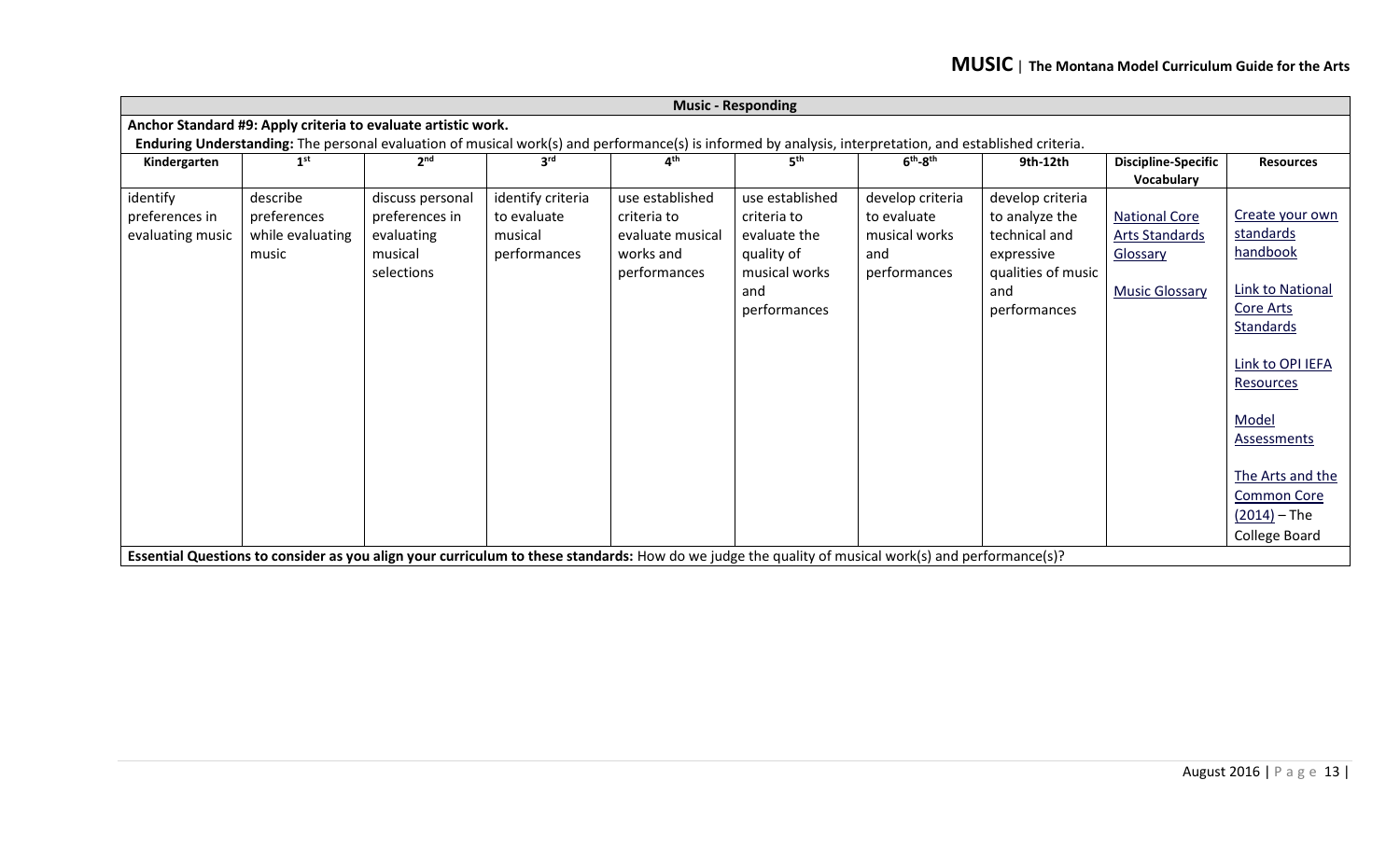| <b>Music - Connecting</b>                          |                                                    |                                                                                                                                                                        |                                                                                                |                                                           |                                                                                                              |                                                                                                         |                                                                                                                                          |                                                                                    |                                                                                                                                                                                                                                     |  |  |
|----------------------------------------------------|----------------------------------------------------|------------------------------------------------------------------------------------------------------------------------------------------------------------------------|------------------------------------------------------------------------------------------------|-----------------------------------------------------------|--------------------------------------------------------------------------------------------------------------|---------------------------------------------------------------------------------------------------------|------------------------------------------------------------------------------------------------------------------------------------------|------------------------------------------------------------------------------------|-------------------------------------------------------------------------------------------------------------------------------------------------------------------------------------------------------------------------------------|--|--|
|                                                    |                                                    | Anchor Standard #10: Synthesize and relate knowledge and personal experiences to create art.                                                                           |                                                                                                |                                                           |                                                                                                              |                                                                                                         |                                                                                                                                          |                                                                                    |                                                                                                                                                                                                                                     |  |  |
|                                                    |                                                    | Enduring Understanding: Musicians connect their personal interests, experiences, ideas, and knowledge to creating, performing, and responding.                         |                                                                                                |                                                           |                                                                                                              |                                                                                                         |                                                                                                                                          |                                                                                    |                                                                                                                                                                                                                                     |  |  |
| Kindergarten                                       | 1 <sup>st</sup>                                    | 2 <sup>nd</sup>                                                                                                                                                        | 3 <sup>rd</sup>                                                                                | $\mathbf{A}^{\text{th}}$                                  | 5 <sup>th</sup>                                                                                              | $6th-8th$                                                                                               | 9th-12th                                                                                                                                 | <b>Discipline-Specific</b><br>Vocabulary                                           | <b>Resources</b>                                                                                                                                                                                                                    |  |  |
| identify<br>emotions when<br>experiencing<br>music | describe<br>emotions when<br>experiencing<br>music | discuss emotions<br>when<br>experiencing<br>music                                                                                                                      | explain emotions<br>experienced<br>when creating,<br>performing, and<br>responding to<br>music | convey personal<br>emotions using<br>elements of<br>music | demonstrate<br>how a musical<br>experience forms<br>an emotional,<br>physical, and<br>cultural<br>connection | evaluate how<br>personal<br>connections<br>inform creation,<br>performance,<br>and response to<br>music | analyze how<br>interests,<br>knowledge, and<br>skills relate to<br>intent when<br>creating,<br>performing, and<br>responding to<br>music | <b>National Core</b><br><b>Arts Standards</b><br>Glossary<br><b>Music Glossary</b> | Create your own<br>standards<br>handbook<br>Link to National<br>Core Arts<br><b>Standards</b><br>Link to OPI IEFA<br>Resources<br>Model<br>Assessments<br>The Arts and the<br><b>Common Core</b><br>$(2014) - The$<br>College Board |  |  |
|                                                    |                                                    | Essential Questions to consider as you align your curriculum to these standards: How do musicians make meaningful connections to creating, performing, and responding? |                                                                                                |                                                           |                                                                                                              |                                                                                                         |                                                                                                                                          |                                                                                    |                                                                                                                                                                                                                                     |  |  |

<span id="page-13-0"></span> $\overline{ }$ 

m.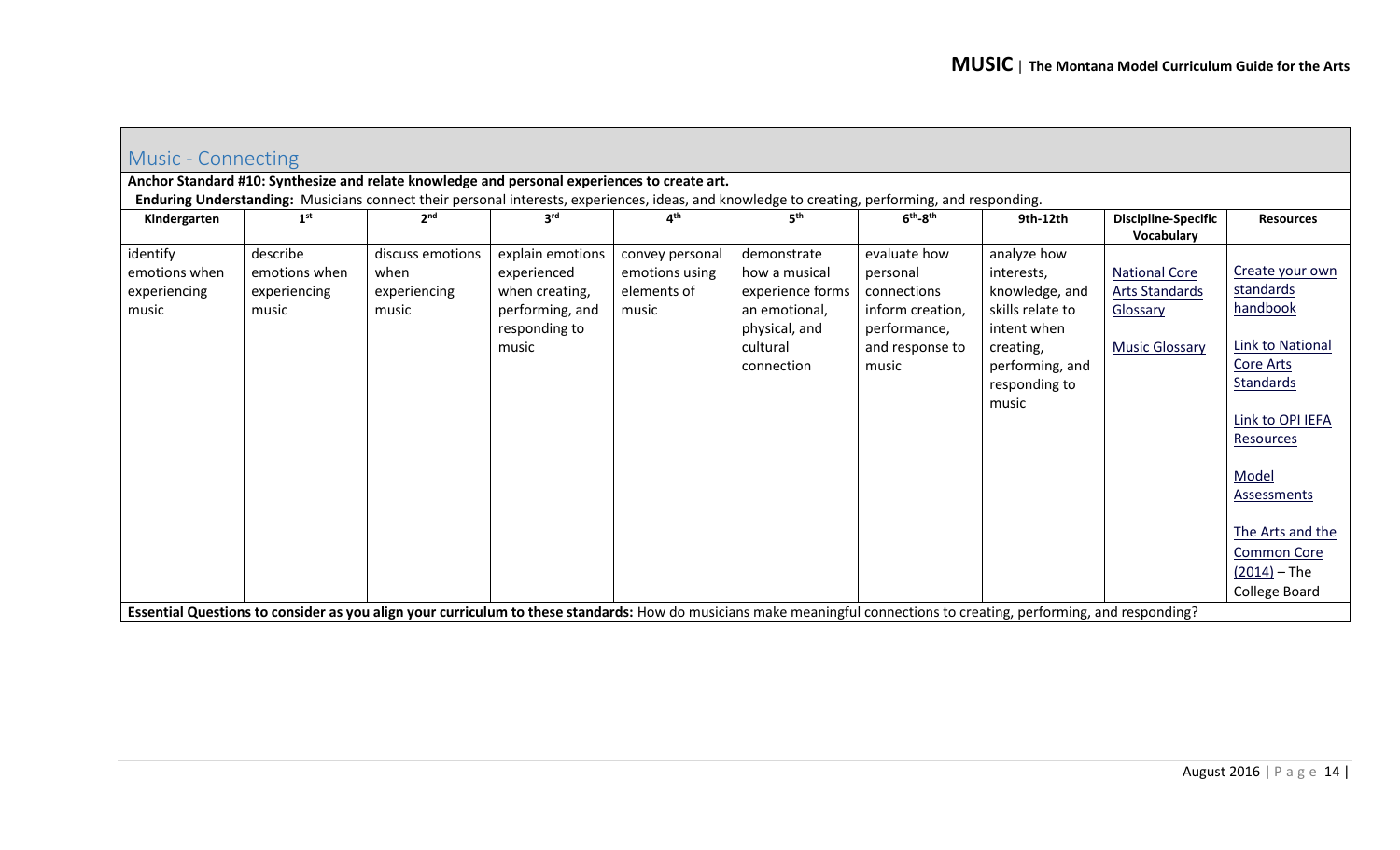| <b>Music - Connecting</b>                                                                                                                                                                          |                                         |                                |                         |                                     |                                |                                |                                |                                          |                    |
|----------------------------------------------------------------------------------------------------------------------------------------------------------------------------------------------------|-----------------------------------------|--------------------------------|-------------------------|-------------------------------------|--------------------------------|--------------------------------|--------------------------------|------------------------------------------|--------------------|
| Anchor Standard #11: Relate artistic ideas and works with societal, cultural and historical context to deepen understanding, including artistic ideas and works by American Indians.               |                                         |                                |                         |                                     |                                |                                |                                |                                          |                    |
| Enduring Understanding: Understanding connections to varied contexts and daily life enhances musicians' creating, performing, and responding.                                                      |                                         |                                |                         |                                     |                                |                                |                                |                                          |                    |
| Kindergarten                                                                                                                                                                                       | 1 <sup>st</sup>                         | 2 <sub>nd</sub>                | 3 <sup>rd</sup>         | 4 <sup>th</sup>                     | 5 <sup>th</sup>                | $6th-8th$                      | 9th-12th                       | <b>Discipline-Specific</b><br>Vocabulary | <b>Resources</b>   |
| identify                                                                                                                                                                                           | describe                                | describe musical               | discuss patterns        | demonstrate                         | compare                        | evaluate                       | analyze                        |                                          |                    |
| connections                                                                                                                                                                                        | connections                             | expressions in                 | and connections         | understanding of                    | connections                    | connections                    | relationships                  | <b>National Core</b>                     | Create your own    |
| between music,                                                                                                                                                                                     | between music,                          | terms of                       | between music,          | the connection                      | between music                  | between music                  | between music,                 | <b>Arts Standards</b>                    | standards          |
| arts, and daily<br>life in a variety of                                                                                                                                                            | arts, and daily<br>life in a variety of | patterns and<br>connections to | arts, and daily<br>life | between music<br>and its historical | and historical<br>and cultural | and historical<br>and cultural | arts, society, and<br>cultures | Glossary                                 | handbook           |
| contexts                                                                                                                                                                                           | contexts                                | daily life                     |                         | and cultural                        | context                        | context                        |                                | <b>Music Glossary</b>                    | Link to National   |
|                                                                                                                                                                                                    |                                         |                                |                         | context                             |                                |                                |                                |                                          | <b>Core Arts</b>   |
|                                                                                                                                                                                                    |                                         |                                |                         |                                     |                                |                                |                                |                                          | <b>Standards</b>   |
|                                                                                                                                                                                                    |                                         |                                |                         |                                     |                                |                                |                                |                                          |                    |
|                                                                                                                                                                                                    |                                         |                                |                         |                                     |                                |                                |                                |                                          | Link to OPI IEFA   |
|                                                                                                                                                                                                    |                                         |                                |                         |                                     |                                |                                |                                |                                          | Resources          |
|                                                                                                                                                                                                    |                                         |                                |                         |                                     |                                |                                |                                |                                          | Model              |
|                                                                                                                                                                                                    |                                         |                                |                         |                                     |                                |                                |                                |                                          | Assessments        |
|                                                                                                                                                                                                    |                                         |                                |                         |                                     |                                |                                |                                |                                          | The Arts and the   |
|                                                                                                                                                                                                    |                                         |                                |                         |                                     |                                |                                |                                |                                          | <b>Common Core</b> |
|                                                                                                                                                                                                    |                                         |                                |                         |                                     |                                |                                |                                |                                          | $(2014) - The$     |
|                                                                                                                                                                                                    |                                         |                                |                         |                                     |                                |                                |                                |                                          | College Board      |
| Essential Questions to consider as you align your curriculum to these standards: How do the other arts, other disciplines, contexts, and daily life inform creating, performing, and responding to |                                         |                                |                         |                                     |                                |                                |                                |                                          |                    |

music?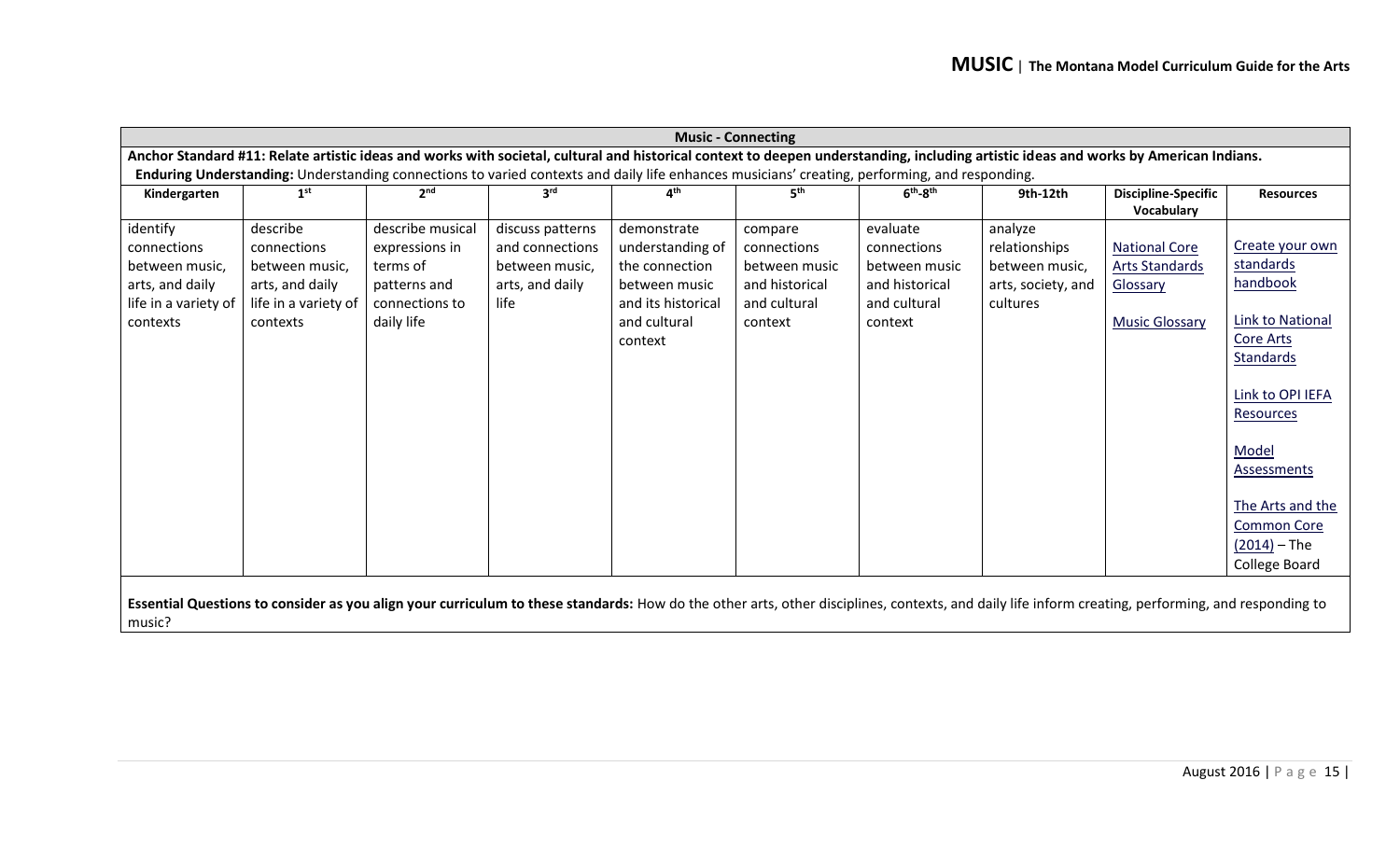## <span id="page-15-0"></span>Artistic Processes and Anchor Standards: Grade by Grade View

<span id="page-15-1"></span>

| Music – Kindergarten                                                                                                          |                                       |                                      |
|-------------------------------------------------------------------------------------------------------------------------------|---------------------------------------|--------------------------------------|
| <b>CREATING</b>                                                                                                               | <b>Discipline-Specific Vocabulary</b> | <b>Resources</b>                     |
| Anchor Standard #1: Generate and conceptualize artistic ideas and work.                                                       |                                       |                                      |
| explore and experience musical concepts                                                                                       |                                       |                                      |
| Anchor Standard #2: Organize and develop artistic ideas and work.                                                             | <b>National Core Arts Standards</b>   | Create your own standards            |
| demonstrate a musical idea                                                                                                    | Glossary                              | handbook                             |
| Anchor Standard #3: Refine and complete artistic work.                                                                        |                                       |                                      |
| identify changes in musical ideas                                                                                             | <b>Music Glossary</b>                 | Link to National Core Arts           |
| <b>PERFORMING</b>                                                                                                             |                                       | Standards                            |
| Anchor Standard #4: Select, analyze, and interpret artistic work for presentation.                                            |                                       |                                      |
| identify expressive qualities in musical selections                                                                           |                                       | Link to OPI IEFA Resources           |
| Anchor Standard #5: Develop and refine artistic techniques and work for presentation.                                         |                                       |                                      |
| rehearse to improve performances                                                                                              |                                       | <b>Model Assessments</b>             |
| Anchor Standard #6: Convey meaning through the presentation of artistic work.                                                 |                                       | The Arts and the Common              |
| perform music with expression                                                                                                 |                                       |                                      |
| <b>RESPONDING</b>                                                                                                             |                                       | Core $(2014)$ – The College<br>Board |
| Anchor Standard #7: Perceive and analyze artistic work.                                                                       |                                       |                                      |
| discuss preferences in musical selections                                                                                     |                                       |                                      |
| Anchor Standard #8: Construct meaningful interpretations of artistic works.                                                   |                                       |                                      |
| discuss expressive qualities of music                                                                                         |                                       |                                      |
| Anchor Standard #9: Apply criteria to evaluate artistic work.                                                                 |                                       |                                      |
| identify preferences in evaluating music                                                                                      |                                       |                                      |
| <b>CONNECTING</b>                                                                                                             |                                       |                                      |
| Anchor Standard #10: Synthesize and relate knowledge and personal experiences to make art.                                    |                                       |                                      |
| identify emotions when experiencing music                                                                                     |                                       |                                      |
| Anchor Standard #11: Relate artistic ideas and works with societal, cultural, and historical context to deepen understanding, |                                       |                                      |
| including traditional and contemporary artistic ideas and works by American Indians.                                          |                                       |                                      |
| identify connections between music, arts, and daily life in a variety of contexts                                             |                                       |                                      |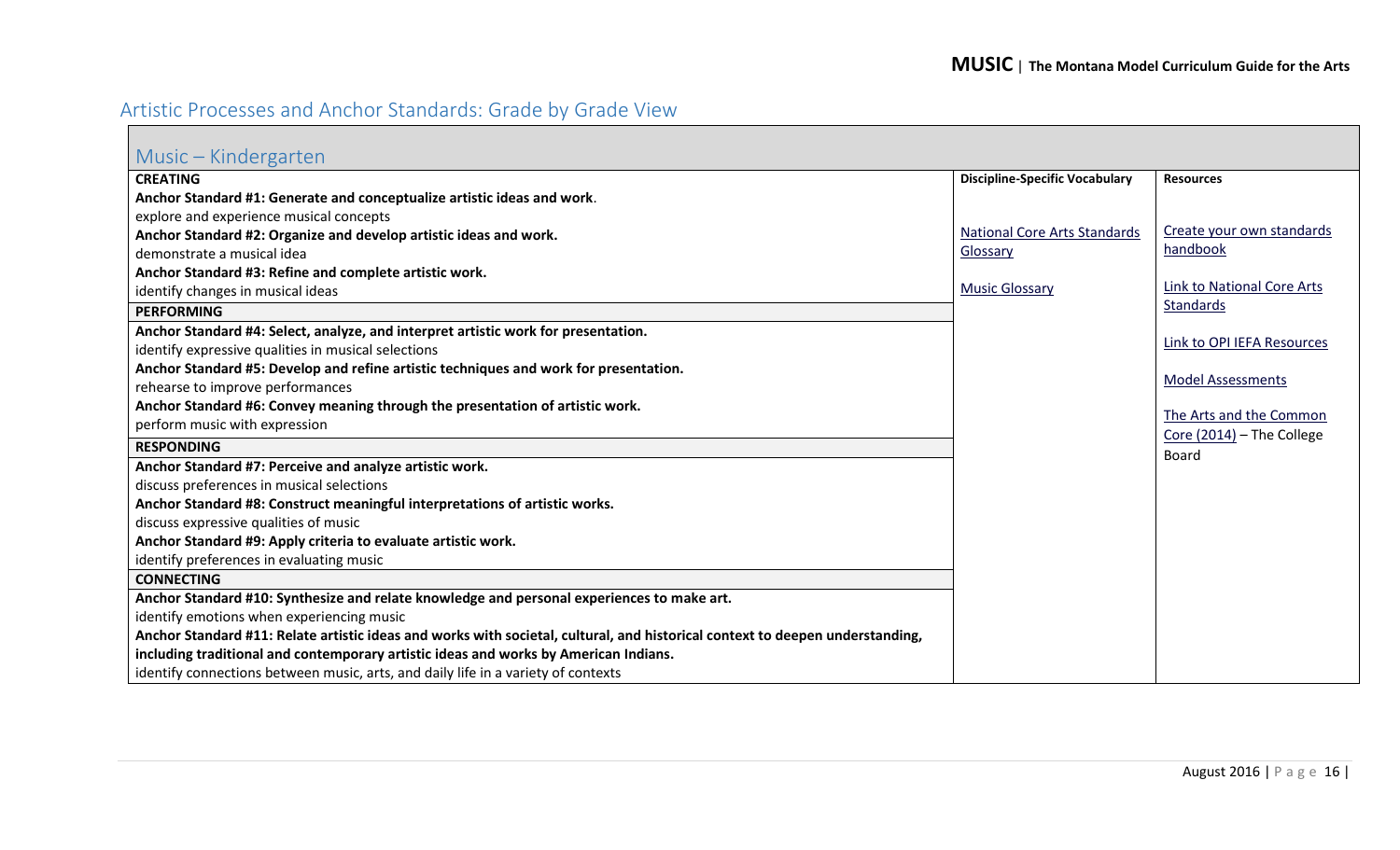## Music – Kindergarten

#### <span id="page-16-0"></span>Music – First Grade

| $1$ viusi $\cup$ $-$ i ii st Orau $\circ$                                                                                     |                                       |                                   |
|-------------------------------------------------------------------------------------------------------------------------------|---------------------------------------|-----------------------------------|
| <b>CREATING</b>                                                                                                               | <b>Discipline-Specific Vocabulary</b> | <b>Resources</b>                  |
| Anchor Standard #1: Generate and conceptualize artistic ideas and work.                                                       |                                       |                                   |
| create musical ideas for a purpose                                                                                            |                                       |                                   |
| Anchor Standard #2: Organize and develop artistic ideas and work.                                                             | <b>National Core Arts Standards</b>   |                                   |
| identify expressive intent of musical ideas                                                                                   | Glossary                              | Create your own standards         |
| Anchor Standard #3: Refine and complete artistic work.                                                                        |                                       | handbook                          |
| discuss changes in musical ideas                                                                                              | <b>Music Glossary</b>                 |                                   |
|                                                                                                                               |                                       | <b>Link to National Core Arts</b> |
| <b>PERFORMING</b>                                                                                                             |                                       | Standards                         |
| Anchor Standard #4: Select, analyze, and interpret artistic work for presentation.                                            |                                       |                                   |
| describe the purpose of a variety of musical selections                                                                       |                                       | Link to OPI IEFA Resources        |
| Anchor Standard #5: Develop and refine artistic techniques and work for presentation.                                         |                                       |                                   |
| rehearse to revise musical performances                                                                                       |                                       | <b>Model Assessments</b>          |
| Anchor Standard #6: Convey meaning through the presentation of artistic work.                                                 |                                       |                                   |
| perform music for a purpose                                                                                                   |                                       | The Arts and the Common           |
| <b>RESPONDING</b>                                                                                                             |                                       | Core (2014) - The College         |
| Anchor Standard #7: Perceive and analyze artistic work.                                                                       |                                       | <b>Board</b>                      |
| identify influences in making musical selections                                                                              |                                       |                                   |
| Anchor Standard #8: Construct meaningful interpretations of artistic works.                                                   |                                       |                                   |
| identify expressive qualities of music                                                                                        |                                       |                                   |
| Anchor Standard #9: Apply criteria to evaluate artistic work.                                                                 |                                       |                                   |
| describe preferences while evaluating music                                                                                   |                                       |                                   |
| <b>CONNECTING</b>                                                                                                             |                                       |                                   |
| Anchor Standard #10: Synthesize and relate knowledge and personal experiences to make art.                                    |                                       |                                   |
| describe emotions when experiencing music                                                                                     |                                       |                                   |
| Anchor Standard #11: Relate artistic ideas and works with societal, cultural, and historical context to deepen understanding, |                                       |                                   |
| including traditional and contemporary artistic ideas and works by American Indians.                                          |                                       |                                   |
| describe connections between music, arts, and daily life in a variety of contexts                                             |                                       |                                   |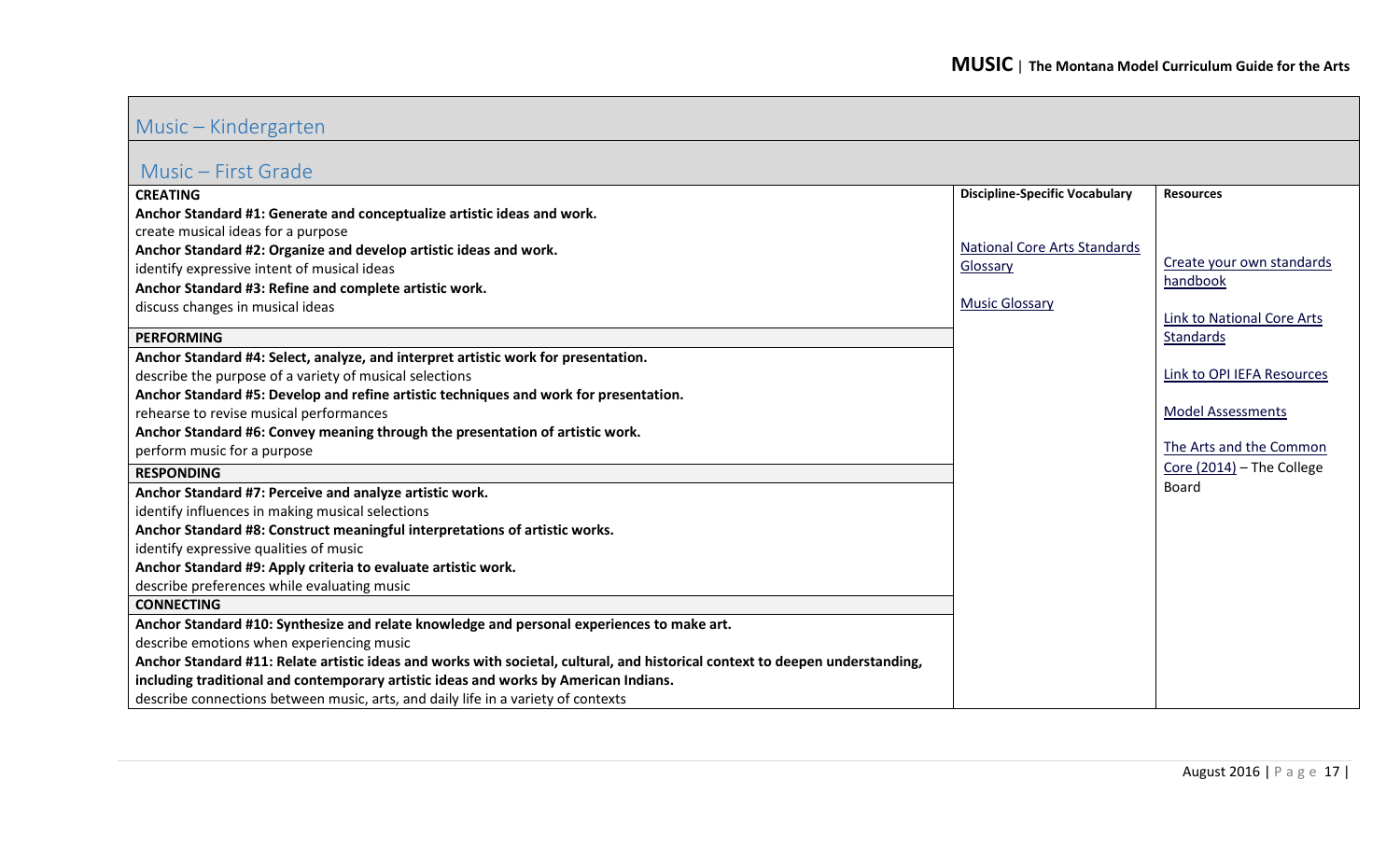#### <span id="page-17-0"></span>Music – Second Grade

| <u>iviusiu</u><br>- JUULIU ULAUU                                                                                              |                                       |                             |
|-------------------------------------------------------------------------------------------------------------------------------|---------------------------------------|-----------------------------|
| <b>CREATING</b>                                                                                                               | <b>Discipline-Specific Vocabulary</b> | <b>Resources</b>            |
| Anchor Standard #1: Generate and conceptualize artistic ideas and work.                                                       |                                       |                             |
| explore rhythmic musical ideas for a purpose                                                                                  |                                       |                             |
| Anchor Standard #2: Organize and develop artistic ideas and work.                                                             | <b>National Core Arts Standards</b>   | Create your own standards   |
| discuss the expressive intent of patterns and ideas for music                                                                 | Glossary                              | handbook                    |
| Anchor Standard #3: Refine and complete artistic work.                                                                        |                                       |                             |
| interpret changes in musical ideas                                                                                            | <b>Music Glossary</b>                 | Link to National Core Arts  |
|                                                                                                                               |                                       | Standards                   |
| <b>PERFORMING</b>                                                                                                             |                                       |                             |
| Anchor Standard #4: Select, analyze, and interpret artistic work for presentation.                                            |                                       | Link to OPI IEFA Resources  |
| identify expressive qualities and the purpose of musical selections                                                           |                                       |                             |
| Anchor Standard #5: Develop and refine artistic techniques and work for presentation.                                         |                                       | <b>Model Assessments</b>    |
| evaluate the expressiveness of musical performances                                                                           |                                       |                             |
| Anchor Standard #6: Convey meaning through the presentation of artistic work.                                                 |                                       | The Arts and the Common     |
| perform music with expression and technical accuracy                                                                          |                                       | Core $(2014)$ – The College |
| <b>RESPONDING</b>                                                                                                             |                                       | <b>Board</b>                |
| Anchor Standard #7: Perceive and analyze artistic work.                                                                       |                                       |                             |
| explain responses to musical selections                                                                                       |                                       |                             |
| Anchor Standard #8: Construct meaningful interpretations of artistic works.                                                   |                                       |                             |
| explain how expressive qualities support intent in music                                                                      |                                       |                             |
| Anchor Standard #9: Apply criteria to evaluate artistic work.                                                                 |                                       |                             |
| discuss personal preferences in evaluating musical selections                                                                 |                                       |                             |
| <b>CONNECTING</b>                                                                                                             |                                       |                             |
| Anchor Standard #10: Synthesize and relate knowledge and personal experiences to make art.                                    |                                       |                             |
| discuss emotions when experiencing music                                                                                      |                                       |                             |
| Anchor Standard #11: Relate artistic ideas and works with societal, cultural, and historical context to deepen understanding, |                                       |                             |
| including traditional and contemporary artistic ideas and works by American Indians.                                          |                                       |                             |
| describe musical expressions in terms of patterns and connections to daily life                                               |                                       |                             |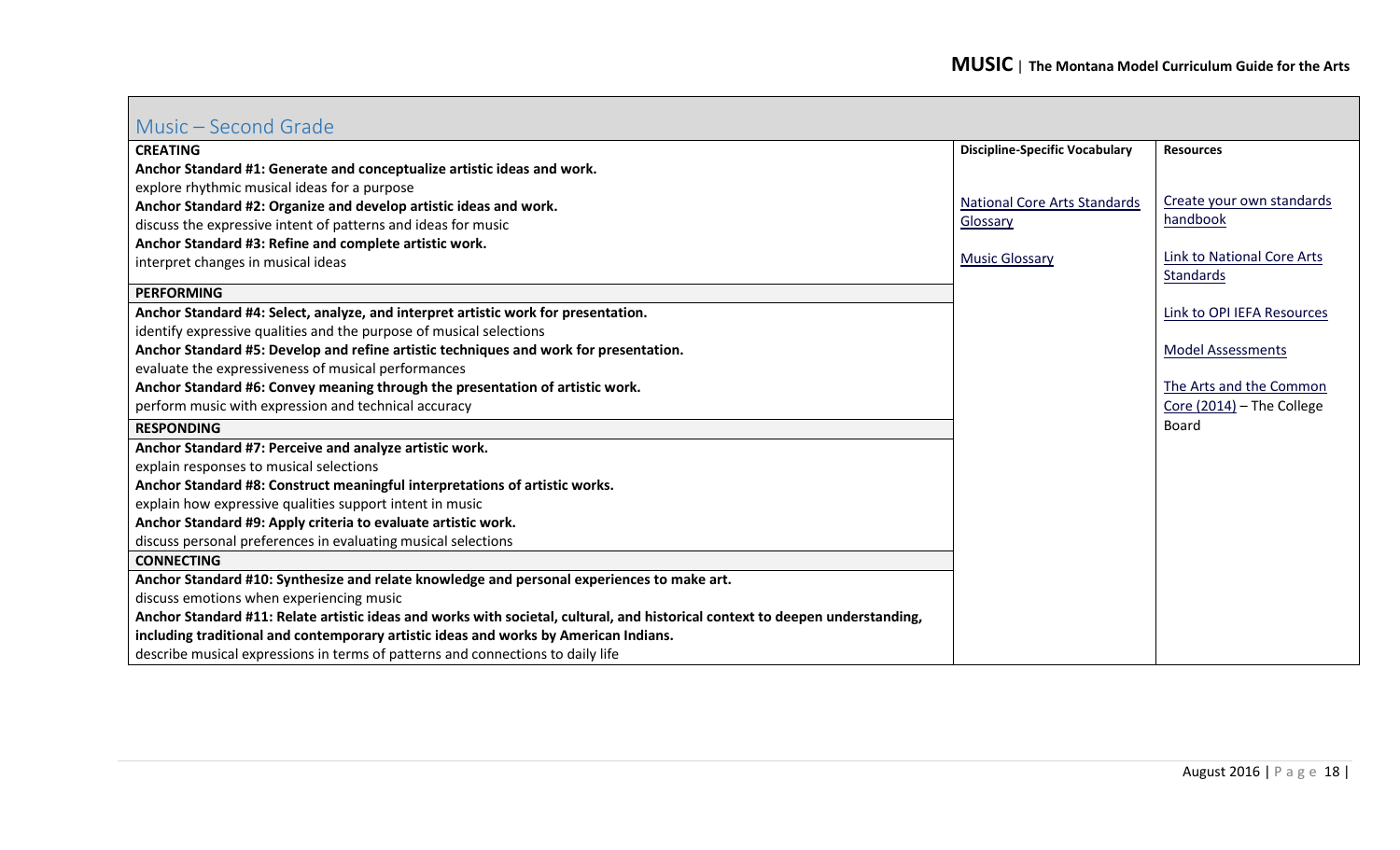### <span id="page-18-0"></span>Music – Third Grade

| TVIUJIU<br>THILY VIGUC                                                                                                        |                                       |                            |
|-------------------------------------------------------------------------------------------------------------------------------|---------------------------------------|----------------------------|
| <b>CREATING</b>                                                                                                               | <b>Discipline-Specific Vocabulary</b> | <b>Resources</b>           |
| Anchor Standard #1: Generate and conceptualize artistic ideas and work.                                                       |                                       |                            |
| identify the connection between rhythmic and melodic ideas                                                                    |                                       |                            |
| Anchor Standard #2: Organize and develop artistic ideas and work.                                                             | <b>National Core Arts Standards</b>   | Create your own standards  |
| identify expressive intent of selected musical ideas                                                                          | Glossary                              | handbook                   |
| Anchor Standard #3: Refine and complete artistic work.                                                                        |                                       |                            |
| explain revisions to musical ideas                                                                                            | <b>Music Glossary</b>                 | Link to National Core Arts |
| <b>PERFORMING</b>                                                                                                             |                                       | Standards                  |
| Anchor Standard #4: Select, analyze, and interpret artistic work for presentation.                                            |                                       |                            |
| discuss how intent is conveyed through expressive qualities                                                                   |                                       | Link to OPI IEFA Resources |
| Anchor Standard #5: Develop and refine artistic techniques and work for presentation.                                         |                                       |                            |
| evaluate the effectiveness of musical performances                                                                            |                                       | <b>Model Assessments</b>   |
| Anchor Standard #6: Convey meaning through the presentation of artistic work.                                                 |                                       |                            |
| perform music for a purpose with expression and technical accuracy                                                            |                                       | The Arts and the Common    |
| <b>RESPONDING</b>                                                                                                             |                                       | Core (2014) - The College  |
| Anchor Standard #7: Perceive and analyze artistic work.                                                                       |                                       | Board                      |
| evaluate responses to musical selections                                                                                      |                                       |                            |
| Anchor Standard #8: Construct meaningful interpretations of artistic works.                                                   |                                       |                            |
| describe how expressive qualities determine intent in music                                                                   |                                       |                            |
| Anchor Standard #9: Apply criteria to evaluate artistic work.                                                                 |                                       |                            |
| identify criteria to evaluate musical performances                                                                            |                                       |                            |
| <b>CONNECTING</b>                                                                                                             |                                       |                            |
| Anchor Standard #10: Synthesize and relate knowledge and personal experiences to make art.                                    |                                       |                            |
| explain emotions experienced when creating, performing, and responding to music                                               |                                       |                            |
| Anchor Standard #11: Relate artistic ideas and works with societal, cultural, and historical context to deepen understanding, |                                       |                            |
| including traditional and contemporary artistic ideas and works by American Indians.                                          |                                       |                            |
| discuss patterns and connections between music, arts, and daily life                                                          |                                       |                            |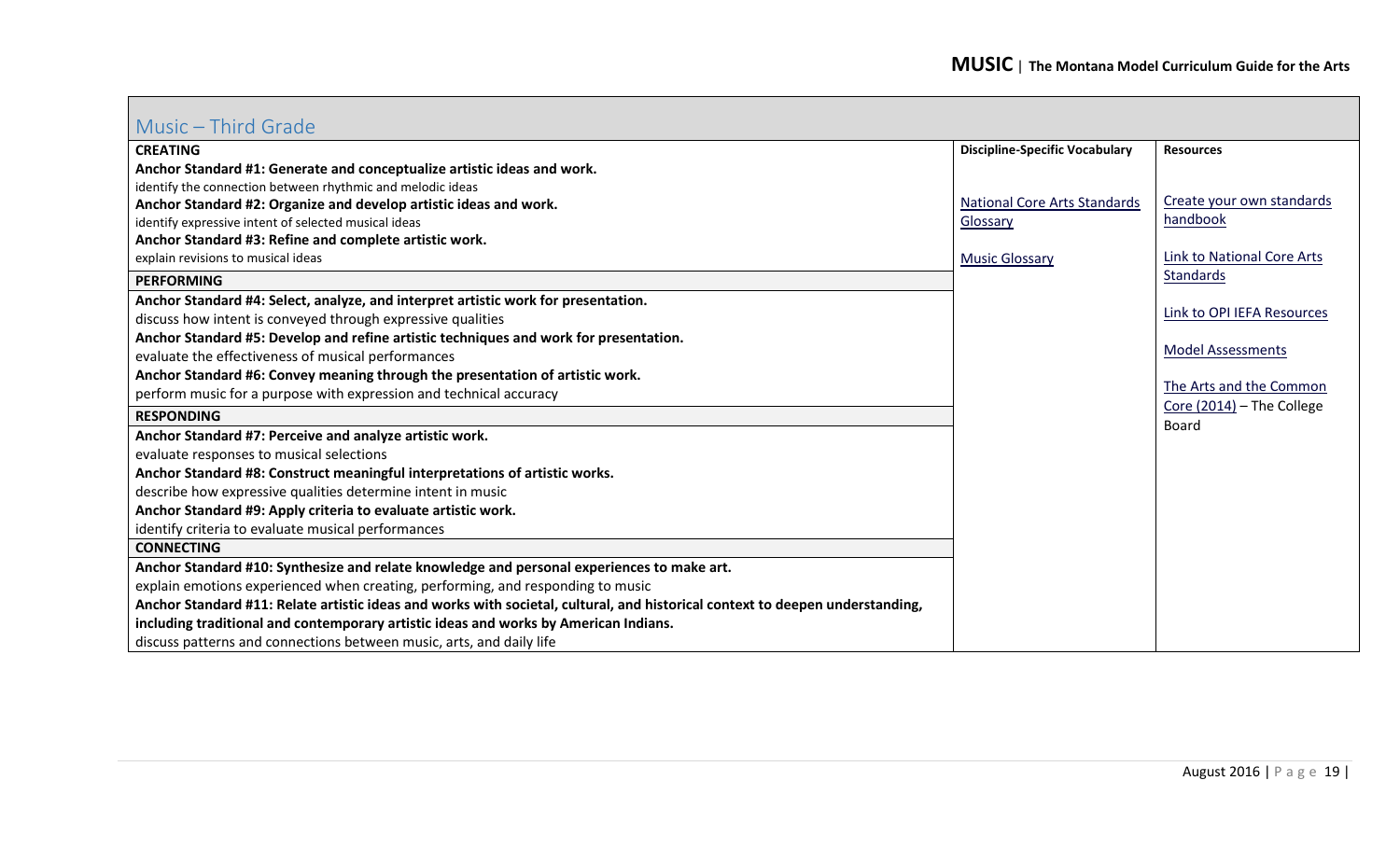#### <span id="page-19-0"></span>Music – Fourth Grade

| <b>CREATING</b>                                                                                                               | <b>Discipline-Specific Vocabulary</b> | <b>Resources</b>            |
|-------------------------------------------------------------------------------------------------------------------------------|---------------------------------------|-----------------------------|
| Anchor Standard #1: Generate and conceptualize artistic ideas and work.                                                       |                                       |                             |
| explain the connection between rhythmic, melodic, and harmonic ideas                                                          |                                       |                             |
| Anchor Standard #2: Organize and develop artistic ideas and work.                                                             | <b>National Core Arts Standards</b>   | Create your own standards   |
| organize musical ideas for an express purpose                                                                                 | Glossary                              | handbook                    |
| Anchor Standard #3: Refine and complete artistic work.                                                                        |                                       |                             |
| identify revisions for personal musical ideas                                                                                 | <b>Music Glossary</b>                 | Link to National Core Arts  |
| <b>PERFORMING</b>                                                                                                             |                                       | <b>Standards</b>            |
| Anchor Standard #4: Select, analyze, and interpret artistic work for presentation.                                            |                                       |                             |
| identify the structure and elements in music selected for performance                                                         |                                       | Link to OPI IEFA Resources  |
| Anchor Standard #5: Develop and refine artistic techniques and work for presentation.                                         |                                       |                             |
| evaluate accuracy and expressiveness of musical performances                                                                  |                                       | <b>Model Assessments</b>    |
| Anchor Standard #6: Convey meaning through the presentation of artistic work.                                                 |                                       |                             |
| perform music with expression, technical accuracy, and interpretation                                                         |                                       | The Arts and the Common     |
| <b>RESPONDING</b>                                                                                                             |                                       | Core $(2014)$ – The College |
| Anchor Standard #7: Perceive and analyze artistic work.                                                                       |                                       | <b>Board</b>                |
| explain connections to responses, musical structure, and elements                                                             |                                       |                             |
| Anchor Standard #8: Construct meaningful interpretations of artistic works.                                                   |                                       |                             |
| explain how expressive qualities help performers interpret music                                                              |                                       |                             |
| Anchor Standard #9: Apply criteria to evaluate artistic work.                                                                 |                                       |                             |
| use established criteria to evaluate musical works and performances                                                           |                                       |                             |
| <b>CONNECTING</b>                                                                                                             |                                       |                             |
| Anchor Standard #10: Synthesize and relate knowledge and personal experiences to make art.                                    |                                       |                             |
| convey personal emotions using elements of music                                                                              |                                       |                             |
| Anchor Standard #11: Relate artistic ideas and works with societal, cultural, and historical context to deepen understanding, |                                       |                             |
| including traditional and contemporary artistic ideas and works by American Indians.                                          |                                       |                             |
| demonstrate understanding of the connection between music and its historical and cultural context                             |                                       |                             |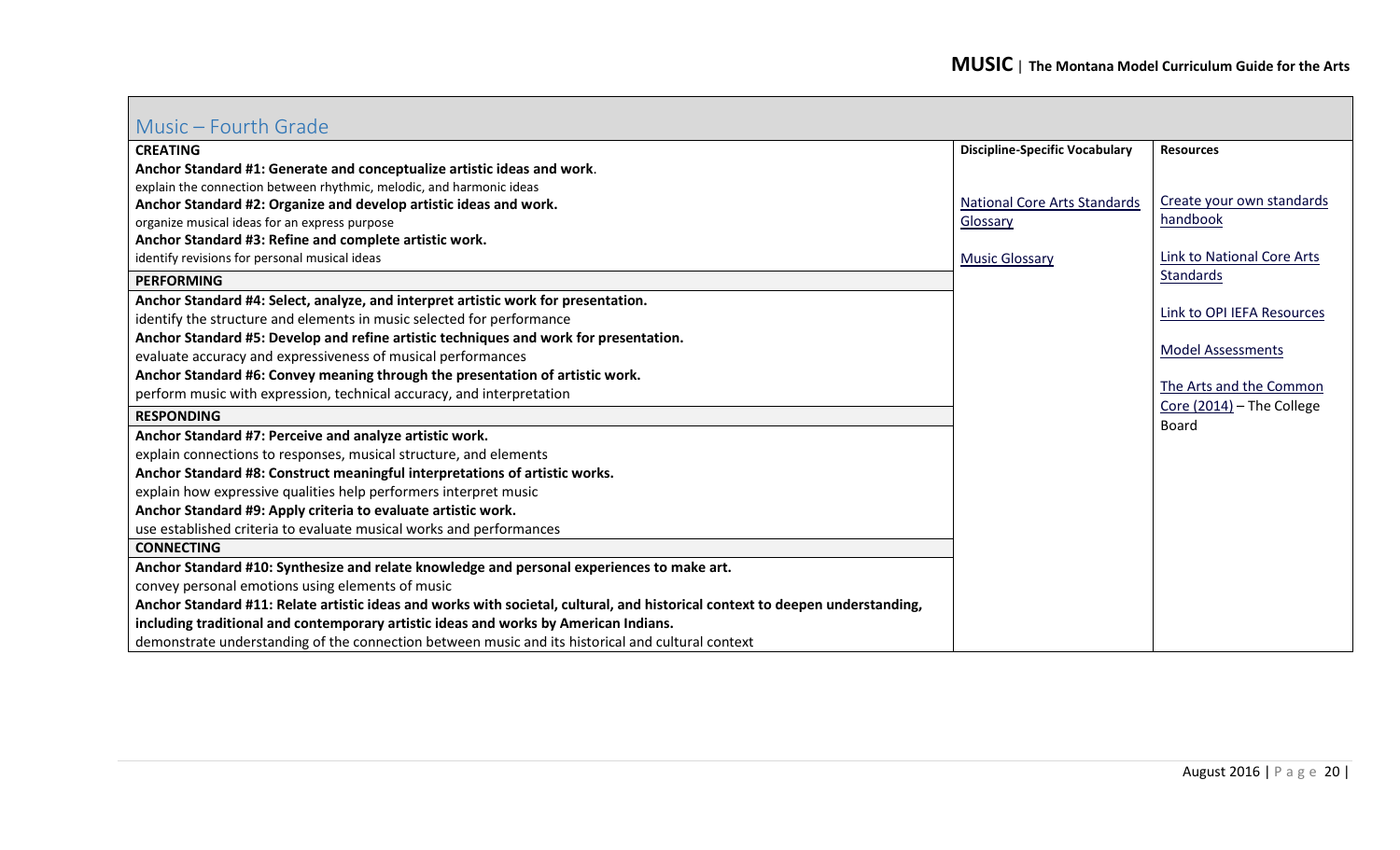#### <span id="page-20-0"></span>Music – Fifth Grade

| IVIUSIC – IIIUI OLUUC                                                                                                         |                                       |                            |
|-------------------------------------------------------------------------------------------------------------------------------|---------------------------------------|----------------------------|
| <b>CREATING</b>                                                                                                               | <b>Discipline-Specific Vocabulary</b> | <b>Resources</b>           |
| Anchor Standard #1: Generate and conceptualize artistic ideas and work.                                                       |                                       |                            |
| improvise rhythmic, melodic, and harmonic ideas for a specific purpose                                                        |                                       |                            |
| Anchor Standard #2: Organize and develop artistic ideas and work.                                                             | National Core Arts Standards          | Create your own standards  |
| develop musical ideas for an express purpose                                                                                  | Glossary                              | handbook                   |
| Anchor Standard #3: Refine and complete artistic work.                                                                        |                                       |                            |
| describe revisions to personal musical ideas                                                                                  | <b>Music Glossary</b>                 | Link to National Core Arts |
| <b>PERFORMING</b>                                                                                                             |                                       | Standards                  |
|                                                                                                                               |                                       |                            |
| Anchor Standard #4: Select, analyze, and interpret artistic work for presentation.                                            |                                       | Link to OPI IEFA Resources |
| compare the structure and elements of music in works selected for performance                                                 |                                       |                            |
| Anchor Standard #5: Develop and refine artistic techniques and work for presentation.                                         |                                       | <b>Model Assessments</b>   |
| evaluate the accuracy, effectiveness, and expressiveness of musical performances                                              |                                       |                            |
| Anchor Standard #6: Convey meaning through the presentation of artistic work.                                                 |                                       | The Arts and the Common    |
| perform music with expression, technical accuracy, and interpretation that conveys the composer's intent                      |                                       | Core (2014) - The College  |
| <b>RESPONDING</b>                                                                                                             |                                       | Board                      |
| Anchor Standard #7: Perceive and analyze artistic work.                                                                       |                                       |                            |
| cite evidence that connects musical selections to specific experiences                                                        |                                       |                            |
| Anchor Standard #8: Construct meaningful interpretations of artistic works.                                                   |                                       |                            |
| describe how performers interpret expressive intent in music                                                                  |                                       |                            |
| Anchor Standard #9: Apply criteria to evaluate artistic work.                                                                 |                                       |                            |
| use established criteria to evaluate the quality of musical works and performances                                            |                                       |                            |
| <b>CONNECTING</b>                                                                                                             |                                       |                            |
| Anchor Standard #10: Synthesize and relate knowledge and personal experiences to make art.                                    |                                       |                            |
| demonstrate how a musical experience forms an emotional, physical, and cultural connection                                    |                                       |                            |
| Anchor Standard #11: Relate artistic ideas and works with societal, cultural, and historical context to deepen understanding, |                                       |                            |
| including traditional and contemporary artistic ideas and works by American Indians.                                          |                                       |                            |
| compare connections between music and historical and cultural context                                                         |                                       |                            |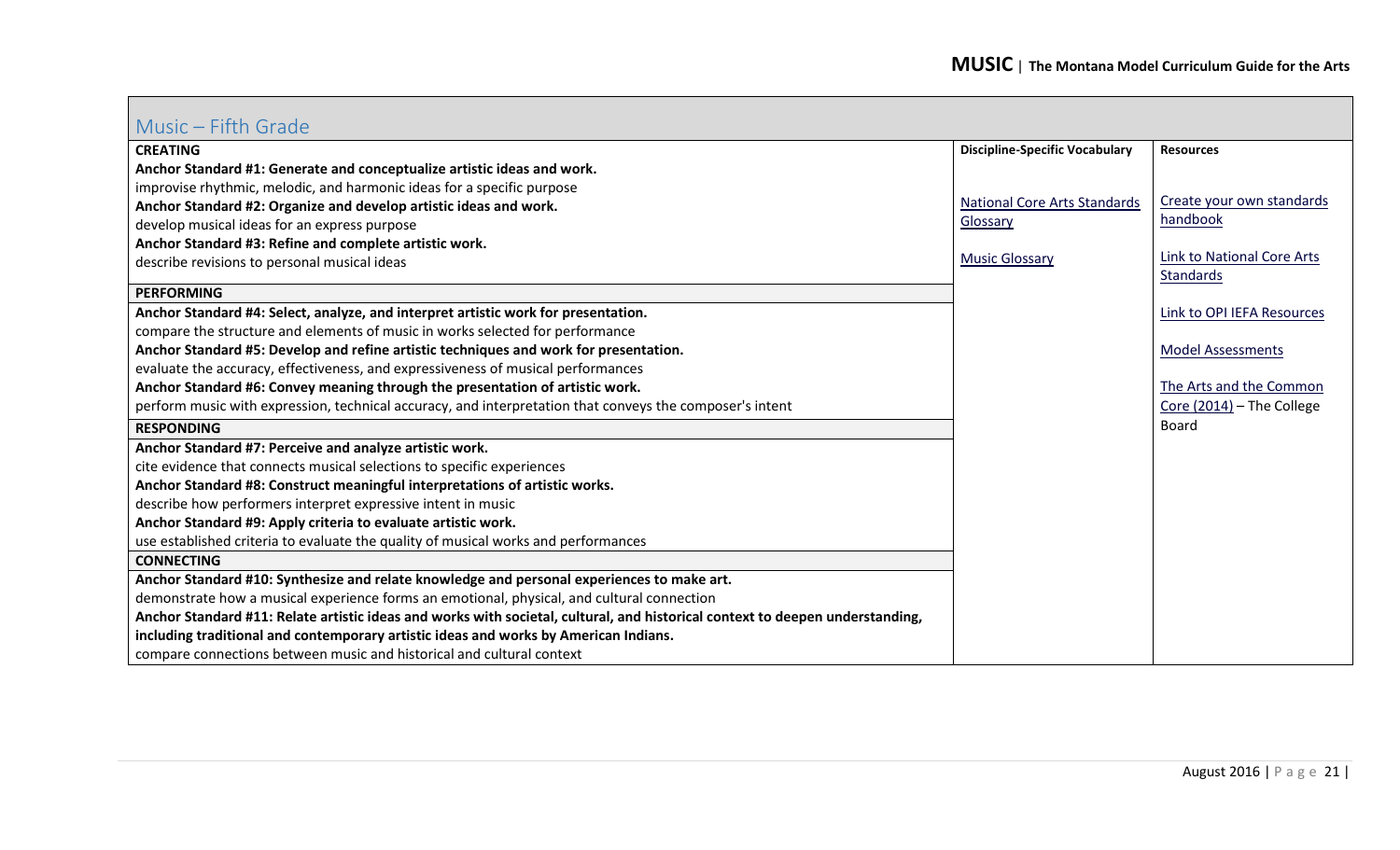## <span id="page-21-0"></span>Music – Sixth - Eighth Grades

| riadio dintii Ligiitii diaacd                                                                                                 |                                       |                            |
|-------------------------------------------------------------------------------------------------------------------------------|---------------------------------------|----------------------------|
| <b>CREATING</b>                                                                                                               | <b>Discipline-Specific Vocabulary</b> | <b>Resources</b>           |
| Anchor Standard #1: Generate and conceptualize artistic ideas and work.                                                       |                                       |                            |
| generate rhythmic, melodic, and harmonic phrases and harmonic accompaniments                                                  |                                       |                            |
| Anchor Standard #2: Organize and develop artistic ideas and work.                                                             | <b>National Core Arts Standards</b>   | Create your own standards  |
| select musical ideas for arrangements, songs, and compositions                                                                | Glossary                              | handbook                   |
| Anchor Standard #3: Refine and complete artistic work.                                                                        |                                       |                            |
| evaluate personal musical ideas                                                                                               | <b>Music Glossary</b>                 | Link to National Core Arts |
|                                                                                                                               |                                       | Standards                  |
| <b>PERFORMING</b>                                                                                                             |                                       |                            |
| Anchor Standard #4: Select, analyze, and interpret artistic work for presentation.                                            |                                       | Link to OPI IEFA Resources |
| evaluate the structure of contrasting pieces of music selected for performance                                                |                                       |                            |
| Anchor Standard #5: Develop and refine artistic techniques and work for presentation.                                         |                                       | <b>Model Assessments</b>   |
| rehearse and determine when music is ready to perform                                                                         |                                       |                            |
| Anchor Standard #6: Convey meaning through the presentation of artistic work.                                                 |                                       | The Arts and the Common    |
| perform music with technical accuracy, expression, and culturally respectful practices to convey the composer's intent        |                                       | Core (2014) - The College  |
| <b>RESPONDING</b>                                                                                                             |                                       | Board                      |
| Anchor Standard #7: Perceive and analyze artistic work.                                                                       |                                       |                            |
| compare connections between musical selections for a specific purpose                                                         |                                       |                            |
| Anchor Standard #8: Construct meaningful interpretations of artistic works.                                                   |                                       |                            |
| compare how composers and performers interpret expressive qualities of music to create performances                           |                                       |                            |
| Anchor Standard #9: Apply criteria to evaluate artistic work.                                                                 |                                       |                            |
| develop criteria to evaluate musical works and performances                                                                   |                                       |                            |
| <b>CONNECTING</b>                                                                                                             |                                       |                            |
| Anchor Standard #10: Synthesize and relate knowledge and personal experiences to make art.                                    |                                       |                            |
| evaluate how personal connections inform creation, performance, and response to music                                         |                                       |                            |
| Anchor Standard #11: Relate artistic ideas and works with societal, cultural, and historical context to deepen understanding, |                                       |                            |
| including traditional and contemporary artistic ideas and works by American Indians.                                          |                                       |                            |
| evaluate connections between music and historical and cultural context                                                        |                                       |                            |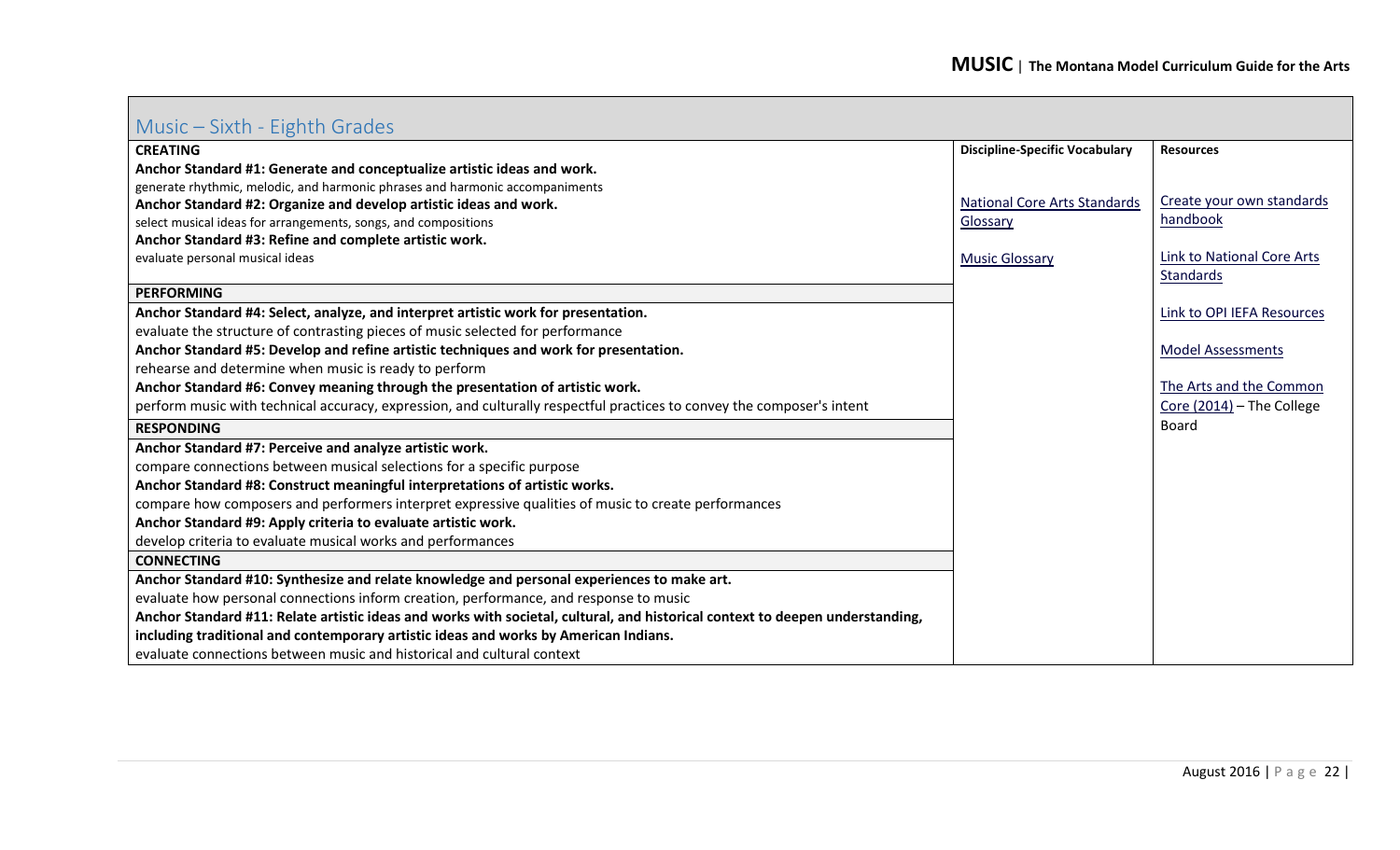### <span id="page-22-0"></span>Music – Ninth - Twelfth Grades

| <b>CREATING</b>                                                                                                               | <b>Discipline-Specific Vocabulary</b> | <b>Resources</b>           |
|-------------------------------------------------------------------------------------------------------------------------------|---------------------------------------|----------------------------|
| Anchor Standard #1: Generate and conceptualize artistic ideas and work.                                                       |                                       |                            |
| analyze rhythmic, melodic, and harmonic phrases and harmonic accompaniments for expressive intent                             |                                       | Create your own standards  |
| Anchor Standard #2: Organize and develop artistic ideas and work.                                                             | <b>National Core Arts Standards</b>   | handbook                   |
| assemble and organize sounds or short musical ideas for express purposes                                                      | Glossary                              |                            |
| Anchor Standard #3: Refine and complete artistic work.                                                                        |                                       | Link to National Core Arts |
| analyze and revise the technical and expressive aspects of personal musical ideas                                             | <b>Music Glossary</b>                 | <b>Standards</b>           |
|                                                                                                                               |                                       |                            |
| <b>PERFORMING</b>                                                                                                             |                                       | Link to OPI IEFA Resources |
| Anchor Standard #4: Select, analyze, and interpret artistic work for presentation.                                            |                                       |                            |
| analyze how the elements of a musical performance relate to style and mood                                                    |                                       | <b>Model Assessments</b>   |
| Anchor Standard #5: Develop and refine artistic techniques and work for presentation.                                         |                                       |                            |
| analyze ways a performance conveys the elements of music, style, and mood                                                     |                                       | The Arts and the Common    |
| Anchor Standard #6: Convey meaning through the presentation of artistic work.                                                 |                                       | Core (2014) - The College  |
| analyze musical performances to explain how the elements of music are used to convey intent                                   |                                       | <b>Board</b>               |
| <b>RESPONDING</b>                                                                                                             |                                       |                            |
| Anchor Standard #7: Perceive and analyze artistic work.                                                                       |                                       |                            |
| analyze elements of music in selected works for specific responses                                                            |                                       |                            |
| Anchor Standard #8: Construct meaningful interpretations of artistic works.                                                   |                                       |                            |
| analyze composers' and performers' expressive intent in interpretations of music                                              |                                       |                            |
| Anchor Standard #9: Apply criteria to evaluate artistic work.                                                                 |                                       |                            |
| develop criteria to analyze the technical and expressive qualities of music and performances                                  |                                       |                            |
| <b>CONNECTING</b>                                                                                                             |                                       |                            |
| Anchor Standard #10: Synthesize and relate knowledge and personal experiences to make art.                                    |                                       |                            |
| analyze how interests, knowledge, and skills relate to intent when creating, performing, and responding to music              |                                       |                            |
| Anchor Standard #11: Relate artistic ideas and works with societal, cultural, and historical context to deepen understanding, |                                       |                            |
| including traditional and contemporary artistic ideas and works by American Indians.                                          |                                       |                            |
| analyze relationships between music, arts, society, and cultures                                                              |                                       |                            |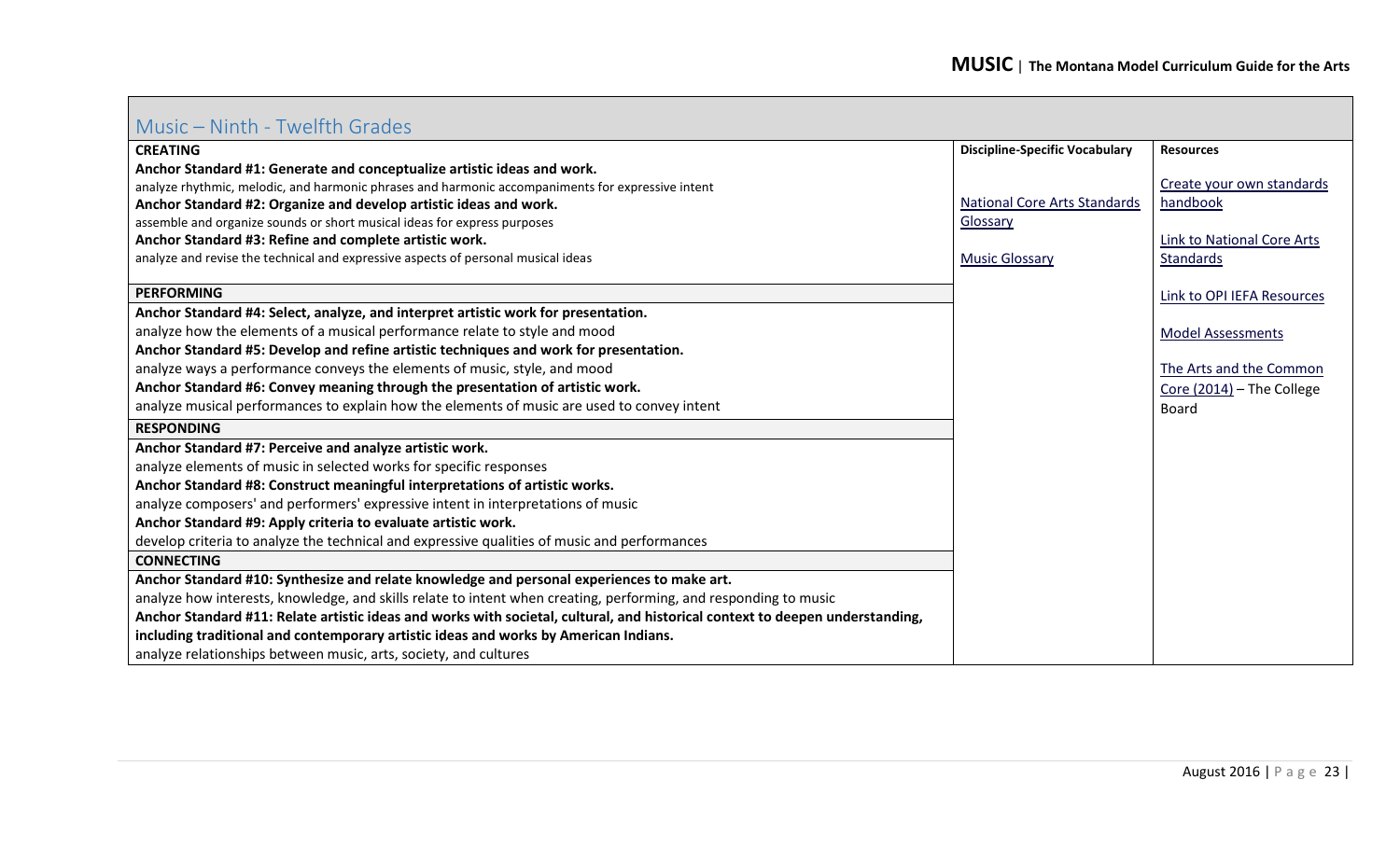#### <span id="page-23-0"></span>Glossary

adapted from the National Core Art Standards:<http://www.nationalartsstandards.org/content/glossary>

**AB** - musical form consisting of two sections, A and B, which contrast with each other (binary form) Source: NCAS Glossary of Terms (Music)

**ABA** - musical form consisting of three sections, A, B, and A; two are the same, and the middle one is different (ternary form) Source: NCAS Glossary of Terms (Music)

**accompaniment pattern** - a musical part that supports or partners a solo instrument, voice, or group; ranges from simple (drone or bordun) to complex (chord progression)

**arrangement** -Setting or adaptation of an existing musical composition Source: NCAS Glossary of Terms (Music)

**audience etiquette** - social behavior observed by those attending musical performances and which can vary depending upon the type of music performed Source: NCAS Glossary of Terms (Music)

**beat -** Underlying steady pulse present in most music Source: NCAS Glossary of Terms (Music)

**cadence** -a melodic or harmonic configuration or sequence that creates a sense of resolution

**chord progression** -series of chords sounding in succession; certain progressions are typical in particular styles/genres of music Source: NCAS Glossary of Terms (Music)

**coda** - an expanded cadence or ending to a musical work

**composition** - Original piece of music that can be repeated, typically developed over time, and preserved either in notation or in a sound recording Source: NCAS Glossary of Terms (Music)

**context** - environment that surrounds music, influences understanding, provides meaning, and connects to an event or occurrence Context, cultural: values, beliefs, and traditions of a group of people that influence musical meaning and inform culturallyauthentic musical practice Context, historical: conditions of the time and place in which music was created or performed that provide meaning and influence the musical experience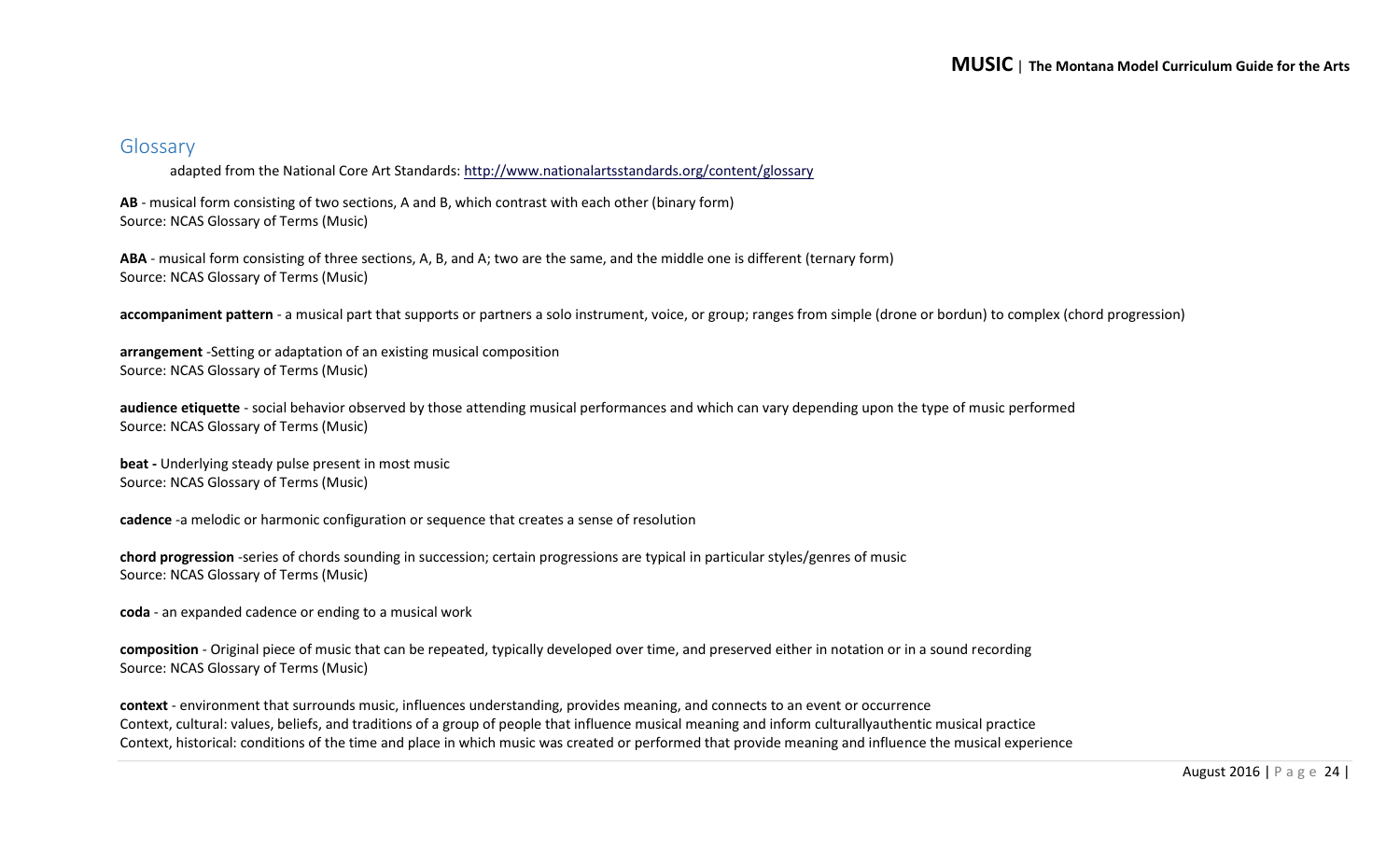Context, personal: unique experiences and relationships that surround a single person and are influenced by personal life, family, habits, interest, and preferences Context, social: environment surrounding something or someone's creation or intended audience that reflects and influences how people use and interpret the musical experience Source: NCAS Glossary of Terms (Music)

**culturally authentic performance** - presentation that reflects practices and interpretation representative of the style and traditions of a culture Source: NCAS Glossary of Terms (Music)

**culture** -Values and beliefs of a particular group of people, from a specific place or time, expressed through characteristics such as tradition, social structure, religion, art, and food. In Montana, culture may apply specifically to Native tribes including but not limited to Salish, Pend d'Oreille, Kootenai, Blackfeet, Chippewa, Plains Cree, Gros Ventre, Assiniboine, Sioux, Northern Cheyenne, Crow, or Little Shell Chippewa.

**cyclical structure** -musical form characterized by the return or "cycling around" of significantly recognizable themes, motives, and/or patterns across movements Source: NCAS Glossary of Terms (Music)

**demonstrate** -Show musical understanding through observable behavior such as moving, chanting, singing, or playing instruments Source: NCAS Glossary of Terms (Music)

**duple meter** - Grouping of beats and divisions of beats in music in sets of twos

**elements of music** - Basic characteristics of sound (pitch, rhythm, harmony, dynamics, timbre, texture, form, and style/articulation) that are manipulated to create music Source: NCAS Glossary of Terms (Music)

**emerging ensemble** - Group of individuals organized to perform artistic work, featuring instrumentation such as guitar, Native American, iPad, mariachi, steel drum or pan, Taiko drumming

**ensemble** - Group of individuals organized to perform artistic work: traditional, large groups such as bands, orchestras, and choirs; chamber, smaller groups, such as duets, trios, and quartets; emerging, such as guitar, Native American, iPad, mariachi, steel drum or pan, Taiko drumming adapted from NCAS Glossary of Terms (Music)

**established criteria** -traits or dimensions for making quality judgments in music of a particular style, genre, cultural context, or historical period that have gained general acceptance and application over time Source: NCAS Glossary of Terms (Music)

**expanded form**- Basic form (such as AB, ABA, rondo or theme and variation) expanded by the addition of an introduction, transition, and/or coda Source: NCAS Glossary of Terms (Music)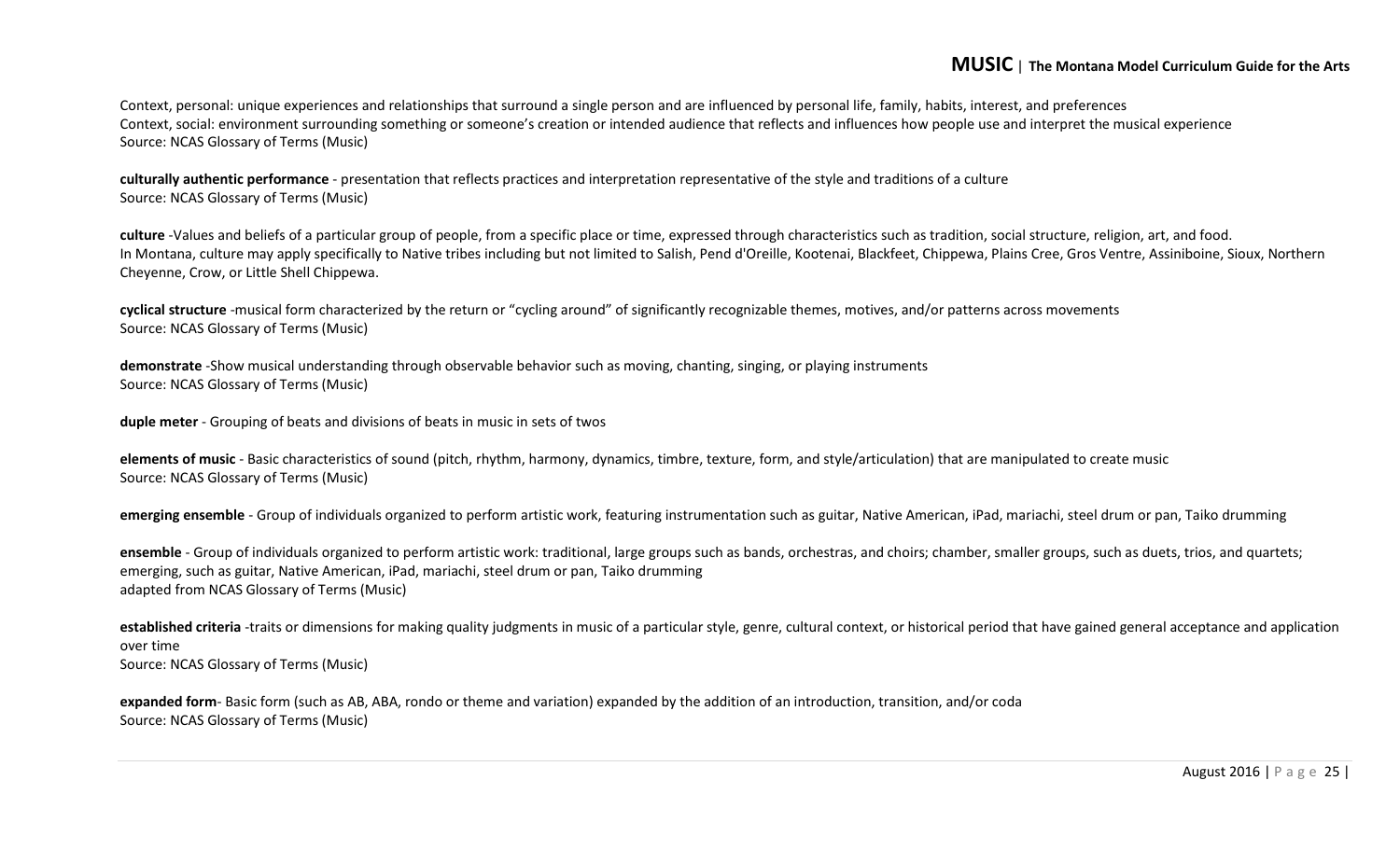**explore -** discover, investigate, and create musical ideas through singing, chanting, playing instruments, or moving to music Source: NCAS Glossary of Terms (Music)

**expressive intent** - The emotions, thoughts, and ideas that a performer or composer seeks to convey by manipulating the elements of music Source: NCAS Glossary of Terms (Music)

**expressive qualities** - qualities such as dynamics, tempo, articulation which -- when combined with other elements of music -- give a composition its musical identity Source: NCAS Glossary of Terms (Music)

**harmony** - Chordal structure of a music composition in which the simultaneous sounding of pitches produces chords and their successive use produces chord progressions Source: NCAS Glossary of Terms (Music)

**introduction** - section which opens a musical work, generally preceding the A or theme section

**major**- tonality built around the major scale, in which the ascending pattern of whole and half steps is whole, whole, half, whole, whole, whole, half

**melody** - Linear succession of sounds (pitches) and silences moving through time; the horizontal structure of music Source: NCAS Glossary of Terms (Music)

**meter** - Grouping of beats and divisions of beats in music, often in sets of twos (duple meter) or threes (triple meter) Source: NCAS Glossary of Terms (Music)

**minor -** tonality built around the minor scale, in which one characteristic feature is a half step between the second and third tones; the three forms of the minor scale are natural, harmonic, and melodic

**musical idea** - Idea expressed in music, which can range in length from the smallest meaningful level (motive or short pattern) through a phrase, a section, or an entire piece Source: NCAS Glossary of Terms (Music)

**musical pattern** - see musical idea

**performance etiquette** - aspects of contextually appropriate propriety and proper behavior, conduct, and appearance for a musical performance, such as stage presence, etiquette, and appropriate attire Source: NCAS Glossary of Terms (Music)

**phrase -** Musical segment with a clear beginning and ending, comparable to a simple sentence or clause in written text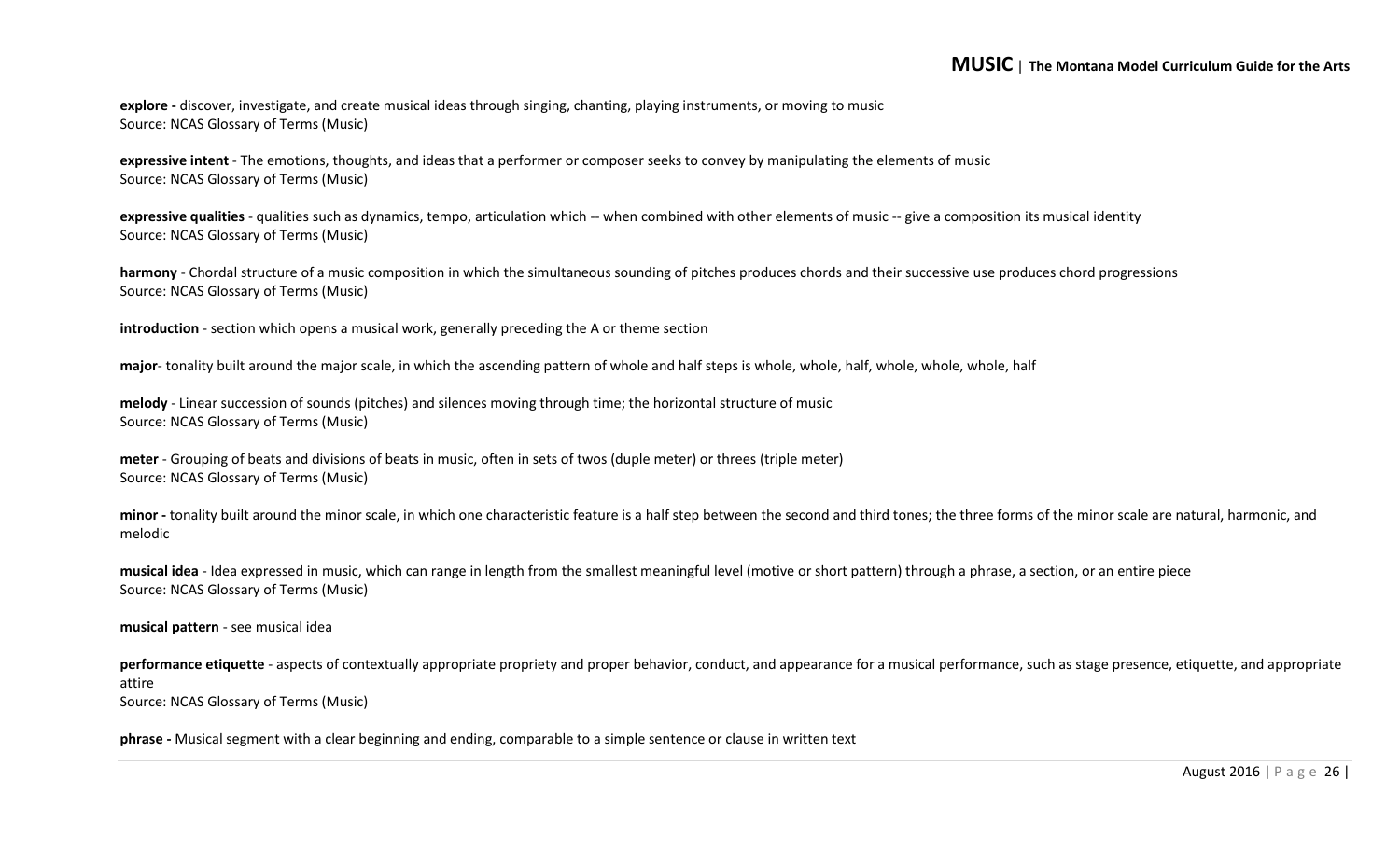Source: NCAS Glossary of Terms (Music)

**sound source** - a producer of sound, e.g. instrumental (traditional and non-traditional), personal (vocal and body percussion), environmental (found sounds), or electronic

**structure** - Totality of a musical work; overall organization and sequence of a musical work

**theme and variations** - Musical form in which a melody is presented and then followed by two or more sections presenting variations of that melody Source: NCAS Glossary of Terms (Music)

**tonality** - Tonic or key tone around which a piece of music is centered Source: NCAS Glossary of Terms (Music)

**transition** - musical material which provides a bridge from one section to another in a musical work

**triple meter** - Grouping of beats and divisions of beats in music in sets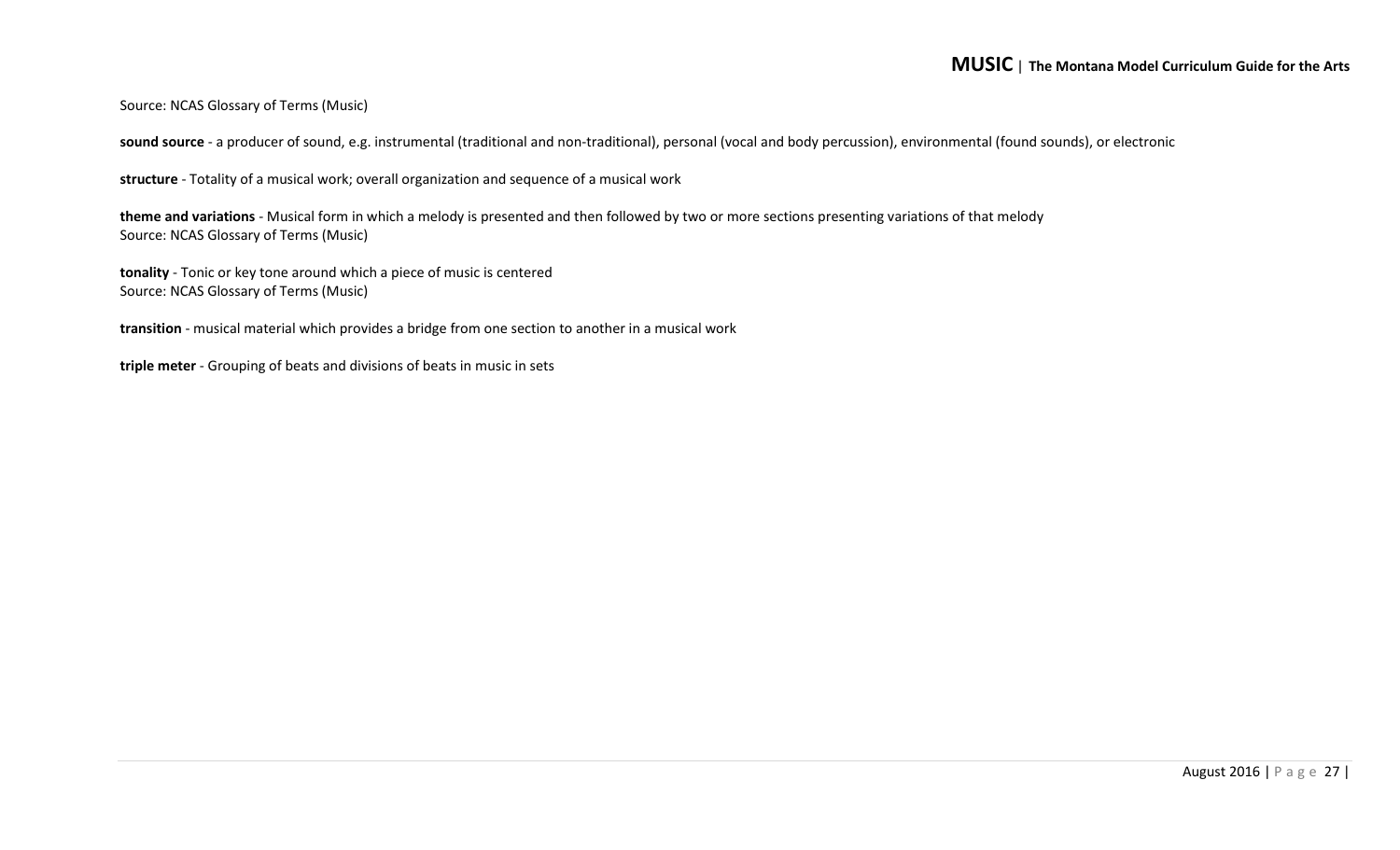#### <span id="page-27-0"></span>Montana Program Standards

#### [10.55.901 BASIC EDUCATION PROGRAM: ELEMENTARY](http://mtrules.org/gateway/ruleno.asp?RN=10%2E55%2E901)

(1) An elementary school shall have an education program aligned to the program area standards that enables students to meet the content standards and content-specific grade-level learning progressions. History: 20-2-114, MCA; IMP, 20-2-121, 20-3-106, 20-7-101, MCA; NEW, 1989 MAR p. 342, Eff. 7/1/89; AMD, 1998 MAR p. 2707, Eff. 10/9/98; AMD, 2000 MAR p. 3340, Eff. 12/8/00; AMD, 2012 MAR p. 2042, Eff. 7/1/13.

#### [10.55.902 BASIC EDUCATION PROGRAM: MIDDLE GRADES](http://mtrules.org/gateway/ruleno.asp?RN=10%2E55%2E902)

(1) A school with middle grades must have an education program aligned to the program area standards that enables all students to meet the content standards and content-specific grade-level learning progressions. (2) The Board of Public Education, upon recommendation of the Superintendent of Public Instruction, may approve a 7 and 8 grade program that must follow either the middle school philosophy and components described in (3) o departmentalized philosophy and components described in (4).

(3) The Board of Public Education, upon recommendation of the Superintendent of Public Instruction, may approve a middle school program that:

(a) addresses the unique nature of middle-grade children by focusing on their intellectual, social, emotional, and physical development. To put such philosophy into practice, a middle school must have flexibility to:

(i) approach instruction, scheduling, and teaching in a variety of ways;

(ii) undertake interdisciplinary work; and

(iii) plan blocks of coursework deriving from the intellectual, social, emotional, and physical needs of middle school students.

(b) incorporates critical and creative thinking, career awareness, lifelong learning, and safety;

(c) incorporates instruction in reading literacy and writing literacy into all required and elective program areas as required in the Montana Common Core Standards, ARM Title 10, chapter 53;

(d) includes, at a minimum, the following program areas, required of all students yearly:

(i) English language arts;

(ii) mathematics;

(iii) physical and life sciences;

(iv) social studies; and

(v) health enhancement.

(e) at a minimum maintains the following required program areas:

(i) visual arts including, but not limited to art history, art criticism, aesthetic perception, and production;

(ii) music including, but not limited to general, instrumental, and vocal (emphasizing comprehensive music elements, music history, criticism, aesthetic perception, and musical production);

(iii) career and technical education courses or pathways such as agriculture, business education, family and consumer sciences, health occupations and industrial technology education; and

(iv) world languages.

(f) offers as electives to all students exploratory courses such as creative writing, dance, drama, financial education, photography, and leadership.

(4) A junior high (grades 7-9) or 7-8 school must offer an educational program, aligned to the program area standards, that enables all students to meet the content standards and content-specific grade-level progressions. (a) Instruction in reading literacy and writing literacy shall be incorporated into all required and elective program areas as required in the Montana Common Core Standards, ARM Title 10, chapter 53.

(b) All students shall complete the following program areas each year:

(i) English language arts--1 unit;

(ii) social studies--1 unit;

(iii) mathematics--1 unit;

(iv) science--1 unit; and

(v) health enhancement--1/2 unit.

(c) All students must be allowed to elect from the following program area offerings:

(i) visual arts--1/2 unit;

(ii) music--1/2 unit;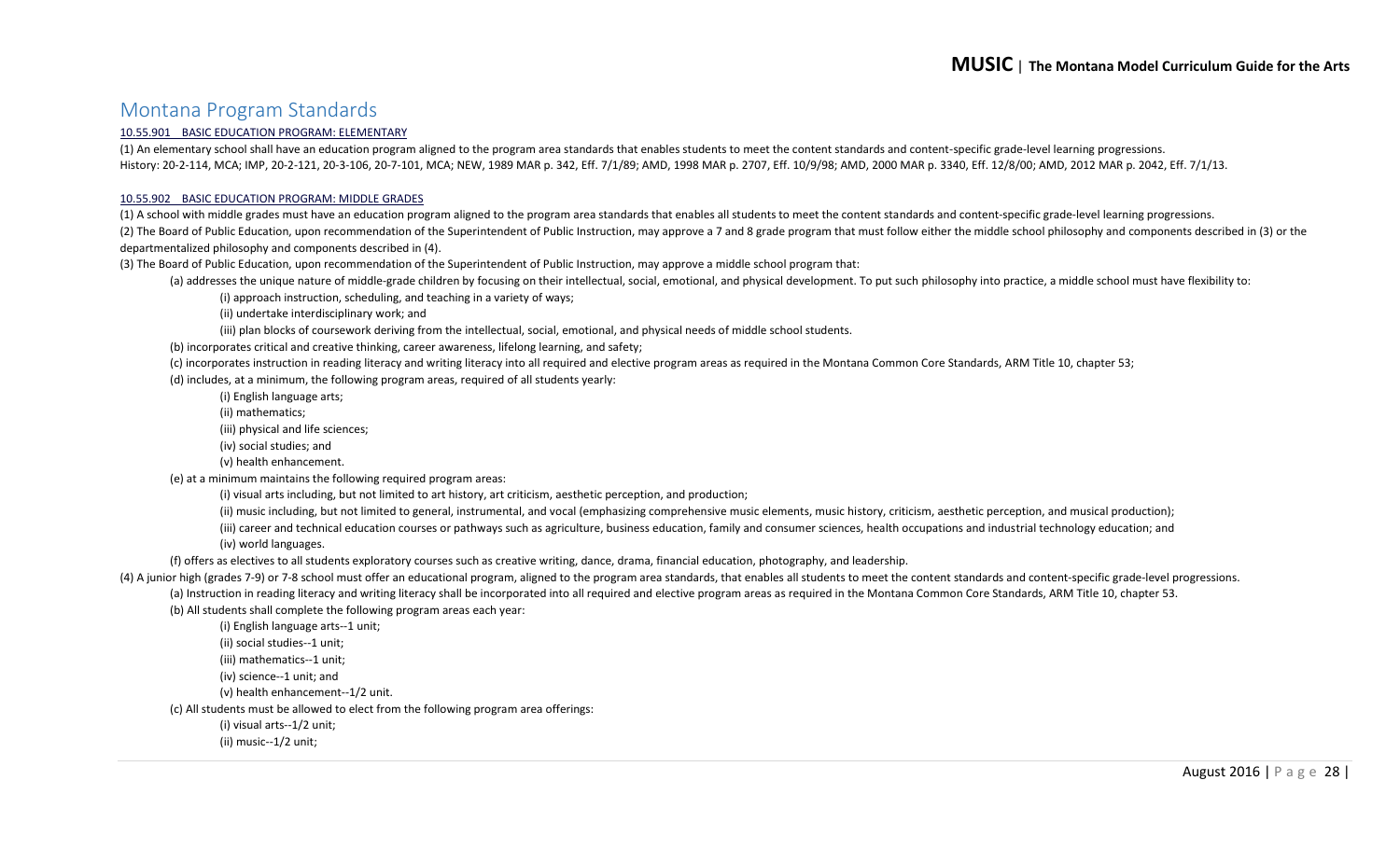(iii) career and technical education--1/2 unit; and

(iv) world languages and cultures--1/2 unit.

(d) A unit is defined as the equivalent of at least 8100 minutes for one school year.

(e) Time to pass between classes may be counted toward the standard school day but shall not be counted toward class time.

History: 20-2-114, MCA; IMP, 20-2-121, 20-3-106, 20-7-101, MCA; NEW, 1989 MAR p. 342, Eff. 7/1/89; AMD, 1998 MAR p. 2707, Eff. 10/9/98; AMD, 2000 MAR p. 3340, Eff. 12/8/00; AMD, 2012 MAR p. 2042, Eff. 7/1/13.

#### [10.55.904 BASIC EDUCATION PROGRAM OFFERINGS: HIGH SCHOOL](http://mtrules.org/gateway/ruleno.asp?RN=10%2E55%2E904)

(1) The basic education program, aligned to the program area standards, for grades 9 through 12 shall be at least 20 units of coursework that enable all students to meet the content standards and content-specific grade-lev progressions.

(2) Instruction in reading literacy and writing literacy shall be incorporated into all required and elective program areas as required in the Montana Common Core Standards, ARM Title 10, chapter 53. (3) Minimum offerings shall include at least the following:

(a) 4 units of English language arts; (b) 3 units of mathematics; (c) 3 units of science; (d) 3 units of social studies; (e) 2 units of career and technical education; (f) 2 units of arts; (g) 1 unit of health enhancement; (h) 2 units of world languages; and (i) 2 units of electives.

History: 20-2-114, MCA; IMP, 20-2-121, 20-3-106, 20-7-101, MCA; NEW, 1989 MAR p. 342, Eff. 7/1/89; AMD, 1998 MAR p. 2707, Eff. 10/9/98; AMD, 2000 MAR p. 3340, Eff. 12/8/00; AMD, 2012 MAR p. 2042, Eff. 7/1/13.

#### [10.55.1201 ARTS PROGRAM DELIVERY STANDARDS](http://mtrules.org/gateway/ruleno.asp?RN=10%2E55%2E1201)

#### (1) In general, a basic program in arts shall:

(a) meet the following conditions:

(i) incorporate visual arts (e.g., drawing, painting, printmaking, photography, film, electronic media, sculpture, applied design, installation);

(ii) incorporate performing arts, including music (e.g., choral music, instrumental music, music appreciation), theater (e.g., drama, play production), and dance;

(iii) provide instruction that includes history of the arts, criticism, production, performance, and aesthetics; and

(iv) encourage a variety of co-curricular offerings (e.g., drama, literary and art publications, performance groups, arts clubs) and other avenues for students to practice their artistic skills in the community and the wor (b) include the following practices:

(i) structure activities to allow students to develop techniques in the arts;

(ii) allow students to explore the elements of artistic composition and a variety of media, functions, styles, and presentation forms;

(iii) provide access to exemplary works of art from diverse cultures and historical periods and access to current materials, techniques, technology, and processes in the arts; and

(iv) provide real audiences for student performance and products, display areas, and performance areas (e.g., stages, galleries, fairs).

History: Sec. 20-2-114, MCA; IMP, Sec. 20-2-121, 20-3-106, 20-7-101, MCA; NEW, 1989 MAR p. 342, Eff. 7/1/89; AMD, 2000 MAR p. 3340, Eff. 12/8/00; AMD, 2001 MAR p. 953, Eff. 6/8/01.

See the [Administrative Rules of Montana, Chapter 55](http://mtrules.org/gateway/ChapterHome.asp?Chapter=10%2E55) for additional information about accreditation and program delivery standards.